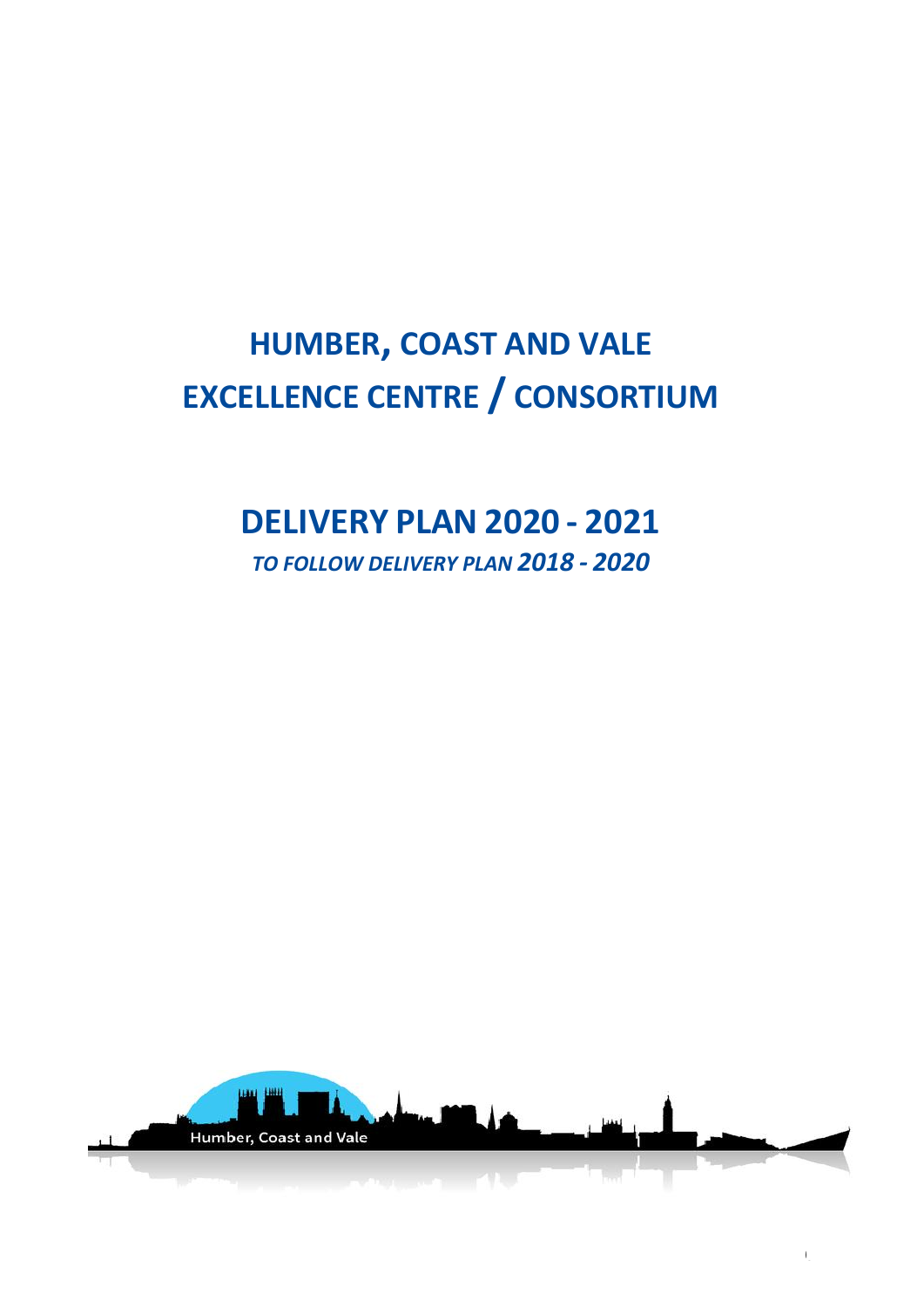#### **1. Partnership Workforce Board (PWB) Leads**

- Mr Rob Walsh Chief Executive - North East Lincolnshire County Council Chair of Partnership Workforce Board
- Mr Simon Nearney Director of Human Resources and Organisational Development - Hull University Teaching Hospitals Partnership Workforce Board Lead / Sponsor

#### **2. Excellence Centre / Consortium Team**

| Name/Job Title                                      |                               |
|-----------------------------------------------------|-------------------------------|
| Amanda Fisher                                       | Consortium and Faculty of     |
| Programme Director                                  | Advanced Practice in HCV      |
|                                                     | (30 hours a week)             |
| Carly McIntyre                                      | <b>Consortium and Faculty</b> |
| Senior Programme Support Officer                    | (37.5 hours a week)           |
| Danielle Hook                                       | <b>Consortium and Faculty</b> |
| Programme Manager, Faculty of advanced practice     | (30 hours a week)             |
| Project Manager - North and North East Lincolnshire | (7.5hrs /one day a week)      |
| Victoria Wilkins                                    | Consortium                    |
| New Roles Lead – HCV                                | (30 hours a week)             |
| Project Manager – North and North East Lincolnshire |                               |
| Claire Ryan                                         | Consortium                    |
| Apprentice lead - HCV                               | (37.5 hours a week)           |
| Project Manager - North Yorkshire (Interim)         |                               |
| Lynne MacDonald                                     | Consortium                    |
| Talent for Care / Widening participation Lead - HCV | (26.5 hours a week)           |
| Project Manager - Hull and East Riding of Yorkshire |                               |
| <b>Helen Williams</b>                               | Consortium                    |
| Apprenticeship Programmes Support Officer - HCV     | (37.5 hours a week)           |

#### **3. Consortium Organisations**

- NHS service providers
- NHS service commissioners
- Local authorities city and county councils and other unitary councils
- Advanced training practices
- Primary care organisations
- Private, voluntary and independent sector organisations
- Skills for Health
- Skills for Care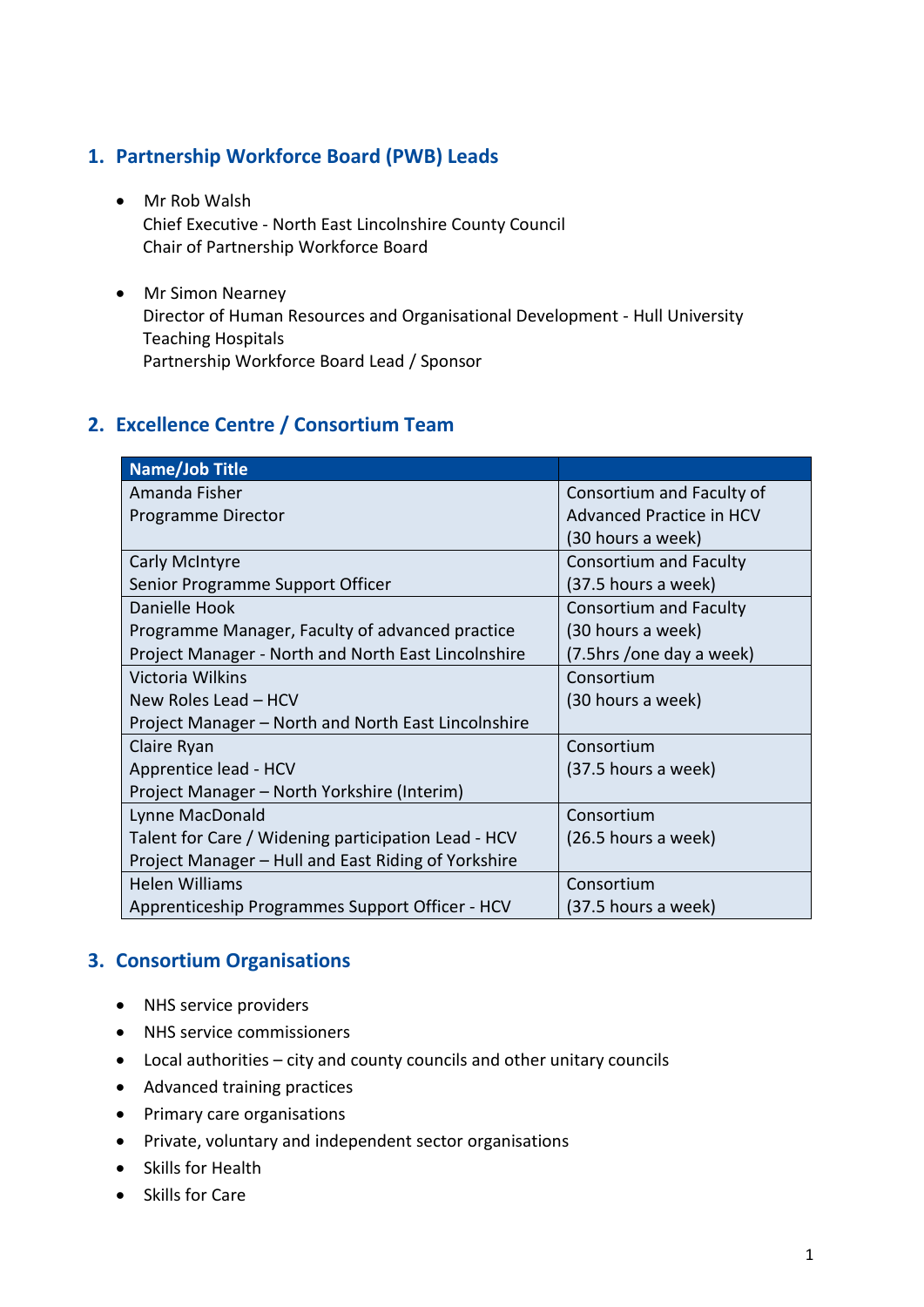#### **4. Partnerships**

- Health Education England
- Education providers
- Local Enterprise Partnerships
- Department for Work and Pensions

#### **5. Summary of Ambition**

Our ambition is to enable consistently high quality care and effective services to be delivered across Humber, Coast and Vale by promoting an environment where our health and care support staff feel motivated, informed, supported, empowered and equipped with the right skills to lead and deliver excellence. We will do this by identifying good practice, scaling it up and creating greater system-wide benefits. We will continue to promote more consistent and equitable access to high quality learning opportunities for staff and roll out evidence-based widening participation strategies. Across HCV organisations are striving to deliver high quality efficient services set against challenges with growing and ageing patient and service-user populations. A highly skilled, confident health and care support staff workforce is fundamental to the delivery of sustainability and transformation in health and care, enabling high quality care to be delivered closer to and within the home setting where possible, avoiding unnecessary hospital admission and enabling timely discharge.

Since the Excellence Centre, now Consortium, was launched April 2018 it has demonstrated the benefits of connecting systems and organisations in addressing challenges in recruiting to posts and addressing workforce gaps. A full report of activity can be found here in the Sustainability [and Impact report](https://humbercoastandvale.org.uk/wp-content/uploads/2020/01/Exc-Centre-I-and-S-FINAL-send-external.pdf) (2019). The consortium is made up of key stakeholders and as a programme team, we work with all of our partners to develop effective relationships as part of the Integrated Care System, working in collaboration to achieve our collective objectives. We will continue to strengthen connectivity across HCV to maximise opportunities, test concepts, develop, monitor and evaluate opportunities that enable the creation and sustainability of new roles and promote innovation and transformation.

#### **6. Governance and alignment to Humber, Coast and Vale Health and Care Partnership Workforce Board (PWB)**

This delivery plan follows the initial Excellence Centre delivery plan 2018- 2020. It is aligned to local priorities identified within Local workforce groups and overarching HCV workforce strategy developed through the workforce planning process undertaken Oct/Nov 2019. Content of this delivery plan mirrors that of the overarching HCV workforce strategy to ensure congruence with ambitions of the Integrated Care System. The consortium reports directly into the PWB through its sponsor/ board member ensuring regular sight of progress through a systematic reporting process. The consortium delivery group oversees and leads the delivery of this plan with the support of the programme team and system wide stakeholder groups to ensure collective ownership of ambitions, challenges, solutions and outcomes.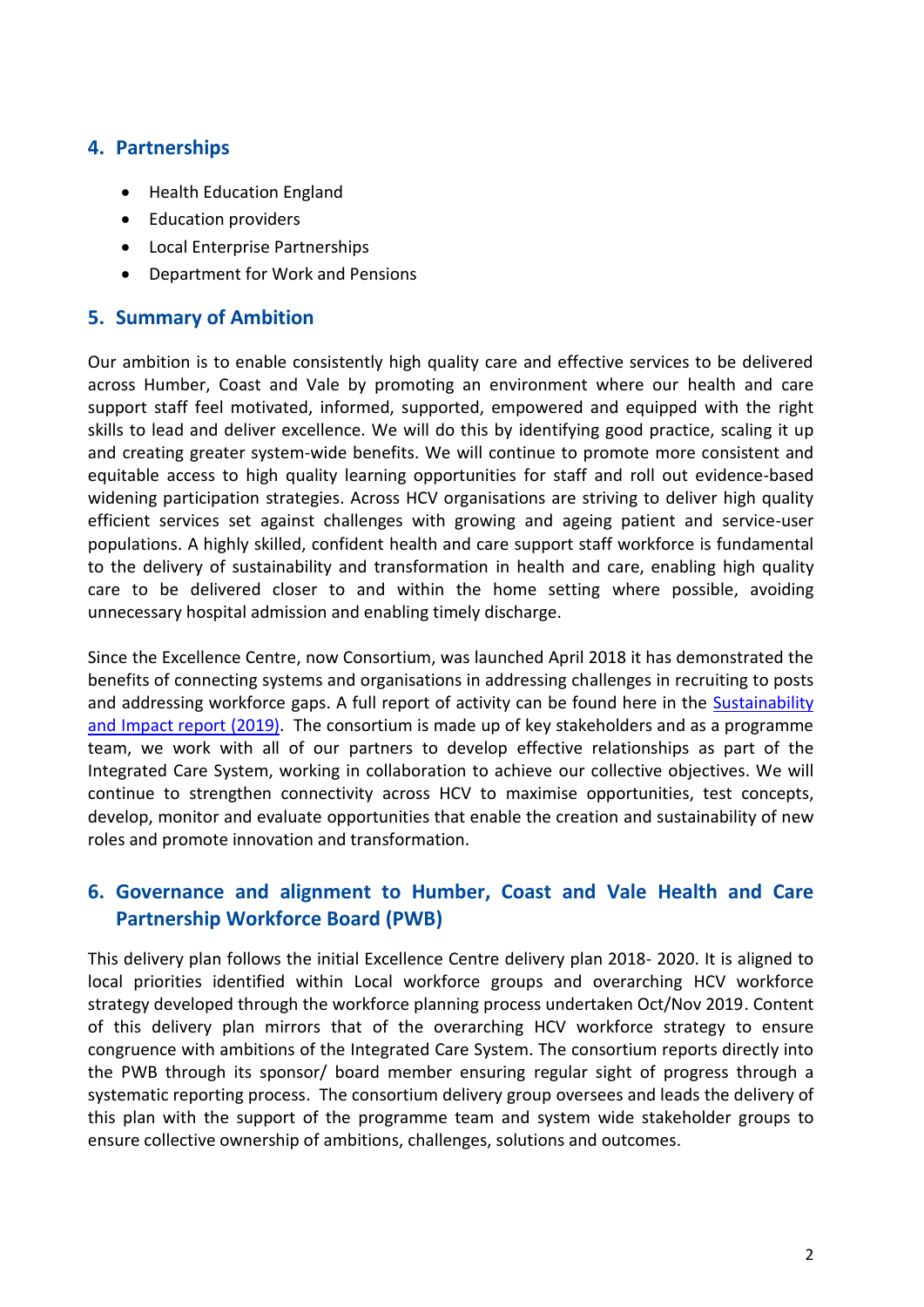## **7. Delivery Plan and Key Performance Indicators**

| <b>No</b>    | <b>Aims</b>                                                                                                                                                                                                                                                                                                         | <b>Objectives</b>                                                                                                                                                                                                                                                                                                                  | <b>KPI</b>                                                                                                                                                                                                   | <b>Deadline</b>                  | <b>Impact</b>                                                                                                                                                                                                                                                                                                                            | <b>Underpinned by national policy</b>                                                                                                                                                                                                                                                                                       |
|--------------|---------------------------------------------------------------------------------------------------------------------------------------------------------------------------------------------------------------------------------------------------------------------------------------------------------------------|------------------------------------------------------------------------------------------------------------------------------------------------------------------------------------------------------------------------------------------------------------------------------------------------------------------------------------|--------------------------------------------------------------------------------------------------------------------------------------------------------------------------------------------------------------|----------------------------------|------------------------------------------------------------------------------------------------------------------------------------------------------------------------------------------------------------------------------------------------------------------------------------------------------------------------------------------|-----------------------------------------------------------------------------------------------------------------------------------------------------------------------------------------------------------------------------------------------------------------------------------------------------------------------------|
|              |                                                                                                                                                                                                                                                                                                                     |                                                                                                                                                                                                                                                                                                                                    |                                                                                                                                                                                                              |                                  | (short-medium-long term)                                                                                                                                                                                                                                                                                                                 |                                                                                                                                                                                                                                                                                                                             |
| $\mathbf{1}$ | Workforce<br>Planning $-$<br>through analysis<br>of information,<br>ensuring the<br>delivery plan<br>supports HCV<br>workforce strategy<br>and by creating a<br>system approach<br>to reviewing Place<br>based<br>information,<br>identifying key<br>local priorities<br>Reference<br>documents:<br>- HCV workforce | Continue to develop and drive<br>place based/local system wide<br>workforce groups, promoting<br>local leadership and<br>ownership of place based<br>workforce challenges and<br>solutions                                                                                                                                         | Three local plans are in<br>place (Hull/ERY, York/Scar,<br>NL/NEL) linked to this<br>delivery plan to address<br>workforce challenges and<br>demonstrate progress<br>through action tracker                  | March<br>2020                    | Current and future role<br>shortages are identified and<br>work is better-coordinated and<br>maximised across communities<br>in order to more effectively plan<br>for future health and care<br>workforce needs                                                                                                                          | NHS People Plan (p.47, 2020)<br>"Our systems will be the key units<br>in planning for recovery [from<br>COVID19]. They should support<br>local health and care employers,<br>as well as wider partners, with a<br>concerted focus on people and<br>workforce issues."                                                       |
|              |                                                                                                                                                                                                                                                                                                                     | Support local leaders in<br>developing workforce<br>strategies that create a<br>leadership culture across local<br>systems and communities                                                                                                                                                                                         | Local stakeholder<br>colleagues are identified to<br>lead on specific objectives<br>Board members chair<br>locality groups.<br>Engagement is consistently<br>strong                                          | August<br>2020                   | Service led local groups create<br>shared ownership of challenges,<br>targeted solutions and<br>outcomes, strengthening<br>community strategies and<br>partnerships. This has the<br>potential to provide long-term<br>improvements to service<br>budgets and the quality of<br>patient care, strengthening<br>recruitment and retention | The NHS Confederation (2020)<br>recently published Growing our<br>own future: A manifesto for<br>defining the role of integrated<br>care systems in workforce, people<br>and skills which argues for ICSs "to<br>be the default level at which<br>accountability for system-wide<br>workforce decision making is<br>based". |
|              | report 2017<br><b>HCV</b> workforce<br>strategy 2018<br>Healthcare<br>workforce in<br>England, Kings<br><b>fund 2018</b><br><b>HCV Strategic</b><br>planning info<br>2019<br>People plan<br>2020                                                                                                                    | - Analysis of workforce data<br>with HEE and Skills for Care<br>to understand challenges<br>across HCV and at place<br><b>Establishing future</b><br>requirements and<br>identifying gaps to ensure<br>the Delivery plan continues<br>to meet service need<br>Regular review of plans,<br>ensure flexibility and<br>responsiveness | Multi-provider projects are<br>established that promote<br>integrated 'whole system'<br>approaches to workforce<br>solutions<br>Events are planned and/or<br>delivered and evaluated to<br>understand impact | August<br>2020<br>August<br>2020 | Health and care employers<br>working together provides<br>mutual benefits for organisations<br>and the wider patient and<br>service user populations e.g. levy<br>sharing, recruitment strategies                                                                                                                                        | NHS Interim People Plan (p.59,<br>2019<br>"we are clear that over time, and<br>within a national framework, ICSs<br>will take on the leading role in<br>developing and overseeing<br>population-based workforce<br>planning for local health services."                                                                     |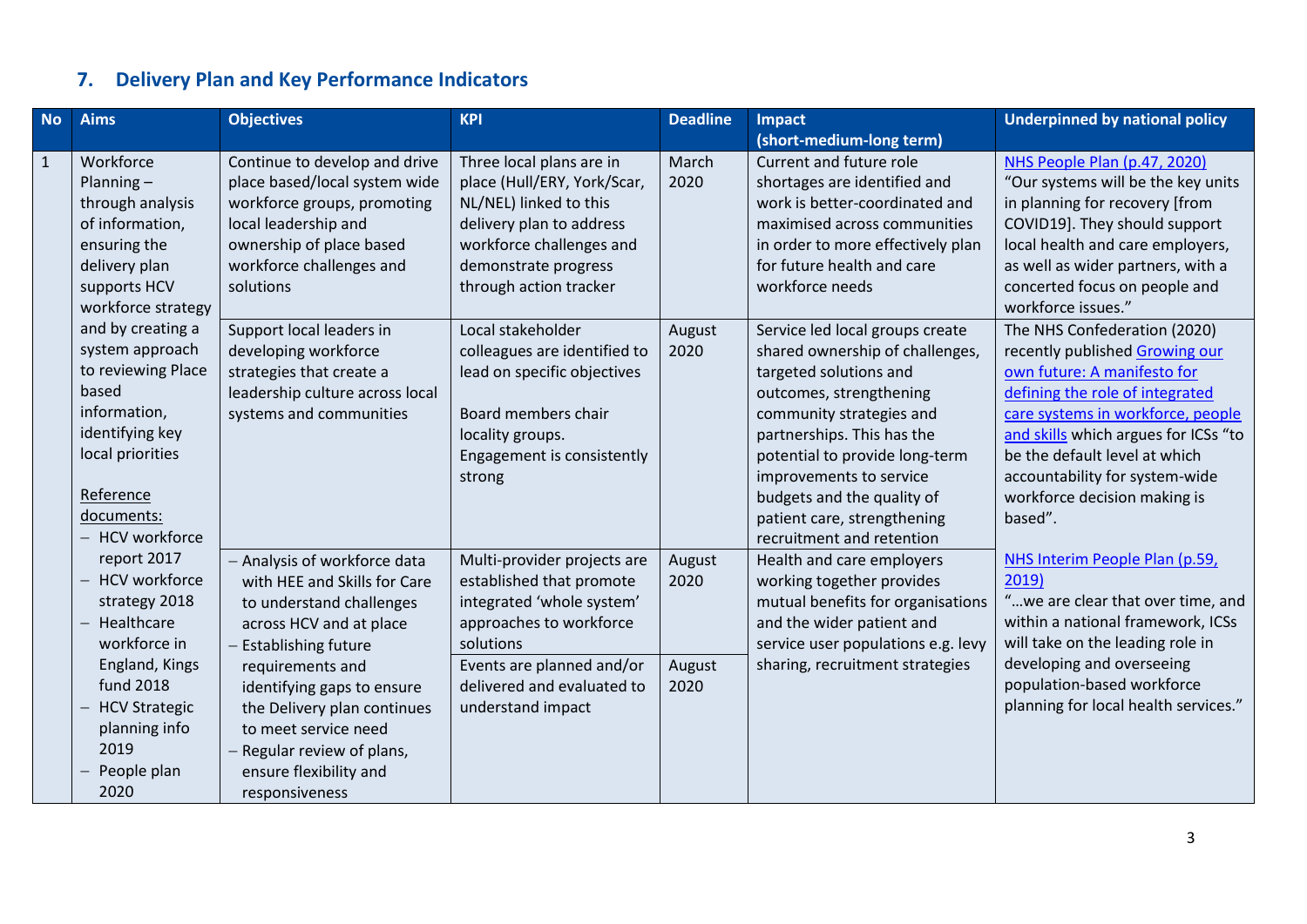| <b>No</b>      | <b>Aims</b>                                                                                                                                  | <b>Objectives</b>                                                                                                                                                                                                                                                                                                                                               | <b>KPI</b>                                                                                                                                                                                               | <b>Deadline</b> | <b>Impact</b>                                                                                                                                                                                                                                                                                                                                                                                                                                  | <b>Underpinned by national policy</b>                                                                                                                                                                                                                       |
|----------------|----------------------------------------------------------------------------------------------------------------------------------------------|-----------------------------------------------------------------------------------------------------------------------------------------------------------------------------------------------------------------------------------------------------------------------------------------------------------------------------------------------------------------|----------------------------------------------------------------------------------------------------------------------------------------------------------------------------------------------------------|-----------------|------------------------------------------------------------------------------------------------------------------------------------------------------------------------------------------------------------------------------------------------------------------------------------------------------------------------------------------------------------------------------------------------------------------------------------------------|-------------------------------------------------------------------------------------------------------------------------------------------------------------------------------------------------------------------------------------------------------------|
| $\overline{2}$ | Increase the<br><b>Future Workforce</b><br>Supply.<br>Promote and<br>strengthen<br>widening<br>participation<br>strategies.                  | Through AIEM develop HCV<br>and place based system wide<br>strategies that:<br>- strengthen recruitment<br>opportunities<br>- succession plan<br>- develop new roles<br>- increase placement<br>opportunities to enable<br>exposure into health and<br>care careers<br>- increase in apprenticeships<br>- strengthen pipelines into<br>health and care careers, | AIEM framework is in place<br>within each community<br>with locally-relevant<br>information that is<br>developed for existing<br>staff, employers, external<br>services and the public<br>(stakeholders) | Sept<br>2020    | (short-medium-long term)<br>Stakeholders report increased<br>understanding of career<br>opportunities within health and<br>care. Benefits include:<br>-consistency in information<br>flows and advice for schools<br>and careers advisors<br>-community wide collaboration<br>-targeted career pathways<br>-reduction in duplication and<br>effort<br>-local coordination<br>-potentially steering people to<br>alternatives but within health | NHS Interim People Plan (p.50,<br>2019)<br>"The NHS must use its role as an<br>anchor institution to create<br>employment opportunities in local<br>communities for school leavers,<br>those with disabilities and those<br>looking to switch career."      |
|                | Reference<br>documents:<br>-HCV workforce<br>report 2017<br>-HCV workforce<br>strategy 2018<br>-Healthcare<br>workforce in<br>England, Kings | thereby maximising<br>recruitment                                                                                                                                                                                                                                                                                                                               | System in place to target<br>specific groups who may<br>consider health and care<br>careers i.e. veterans,<br>organisations closing down,<br>refugees and their families                                 | March<br>2021   | and care family<br>- a more diverse workforce<br>- support of recruitment to<br>workforce gaps<br>- training packages in place that<br>enable new starters to work<br>effectively and give<br>confidence, supporting health<br>and wellbeing of the groups<br>targeted                                                                                                                                                                         | NHS People Plan (p.40, 2020)<br>"The NHS is experiencing<br>significant and high-profile public<br>support. We must build on this<br>urgently, to recruit across our<br>workforce, maximise participation<br>and reverse the trend of early<br>retirement." |
|                | <b>fund 2018</b><br>-HCV Strategic<br>planning info<br>2019<br>-People plan 2020<br>-HCV partnership<br>plan 2019-24                         |                                                                                                                                                                                                                                                                                                                                                                 | HCV wide ambassador<br>scheme that can be<br>implemented locally.<br>Information packs are in<br>place to enable careers<br>advisors and ambassadors<br>to give consistent and<br>accurate information   | March<br>2021   | Health and care providers are<br>maximising work in collaboration<br>with schools and education<br>providers to promote careers in<br>both sectors by:<br>- greater coordination<br>- reduction in duplication<br>- equity of opportunity<br>- linked to professional                                                                                                                                                                          |                                                                                                                                                                                                                                                             |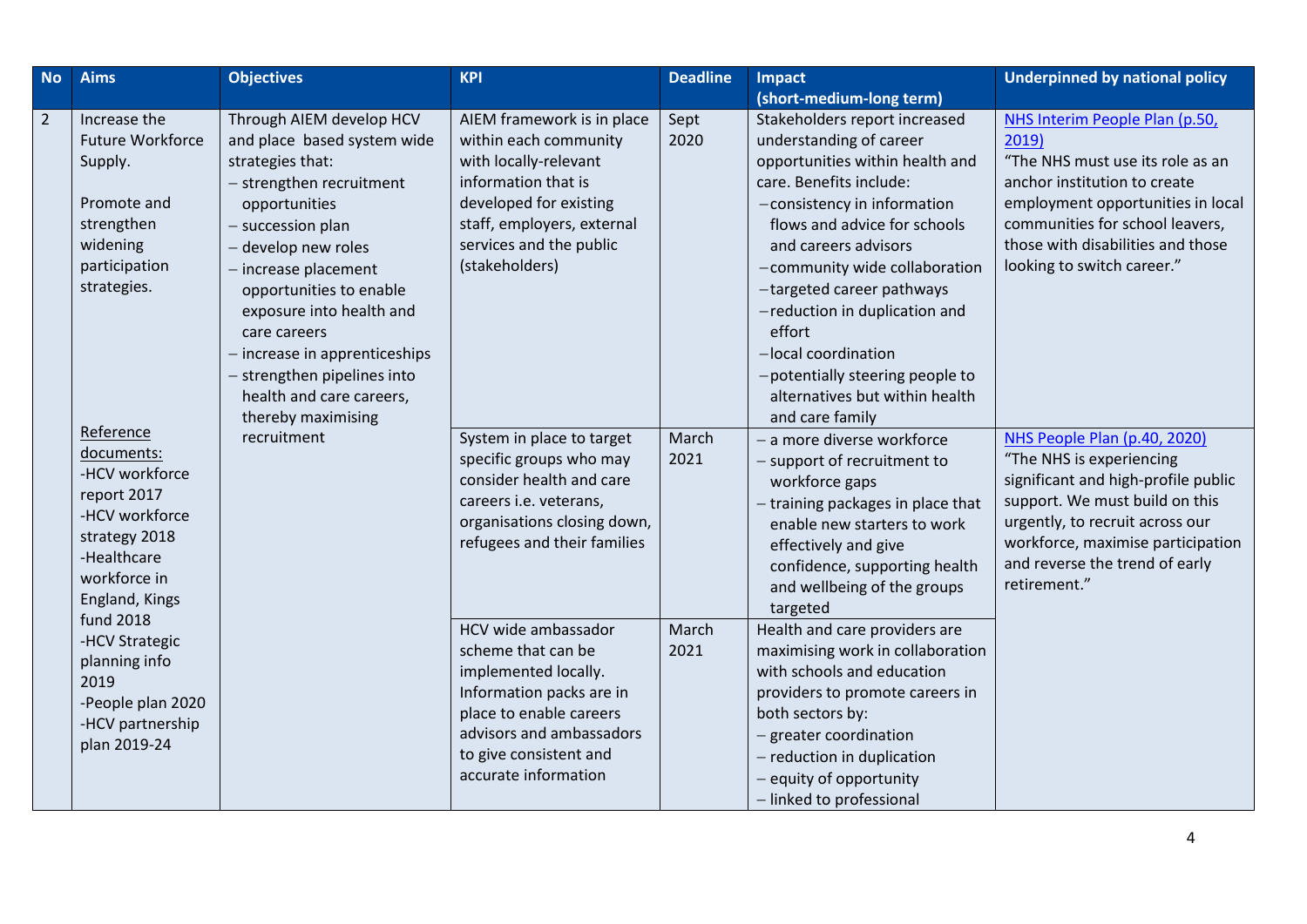| <b>No</b> | <b>Aims</b> | <b>Objectives</b>                                                                                                                                                                                 | <b>KPI</b>                                                                                                                                                                                            | <b>Deadline</b>          | Impact                                                                                                                                                                                                                                                                                                                                                                                                                    | <b>Underpinned by national policy</b>                                                                                                                                                                                                                                            |
|-----------|-------------|---------------------------------------------------------------------------------------------------------------------------------------------------------------------------------------------------|-------------------------------------------------------------------------------------------------------------------------------------------------------------------------------------------------------|--------------------------|---------------------------------------------------------------------------------------------------------------------------------------------------------------------------------------------------------------------------------------------------------------------------------------------------------------------------------------------------------------------------------------------------------------------------|----------------------------------------------------------------------------------------------------------------------------------------------------------------------------------------------------------------------------------------------------------------------------------|
|           |             |                                                                                                                                                                                                   |                                                                                                                                                                                                       |                          | (short-medium-long term)                                                                                                                                                                                                                                                                                                                                                                                                  |                                                                                                                                                                                                                                                                                  |
|           |             |                                                                                                                                                                                                   |                                                                                                                                                                                                       |                          | development                                                                                                                                                                                                                                                                                                                                                                                                               |                                                                                                                                                                                                                                                                                  |
|           |             |                                                                                                                                                                                                   | Career Pathways are on the<br>website that demonstrate<br>entry and progression<br>opportunities in health and                                                                                        | April 2020<br>/ on going | A single point of access for<br>information on career-related<br>opportunities supports health<br>and care employers with                                                                                                                                                                                                                                                                                                 | NHS People Plan (p.43, 2020)<br>"Employers must increase their<br>recruitment to roles such as<br>clinical support workers and, in                                                                                                                                               |
|           |             |                                                                                                                                                                                                   | care - case studies and<br>links to more information                                                                                                                                                  |                          | recruitment<br>Opportunities to develop and<br>diversify are visible and<br>potentially attractive                                                                                                                                                                                                                                                                                                                        | doing so, highlight the importance<br>of these roles for patients and<br>other healthcare workers as well<br>as potential career pathways to<br>other registered roles."                                                                                                         |
|           |             |                                                                                                                                                                                                   | Development of a wider<br>reaching / system wide<br>volunteering scheme in<br>$HCV -$ guidance for<br>employers across HCV to<br>promote more<br>opportunities based on<br>evidence and good practice | March<br>2021            | Potentially see an<br>increased number of<br>opportunities for volunteers in<br>organisations that leads to a<br>greater interest in health and<br>care careers - reinforced<br>pipeline<br>Organisations have clarity and<br>guidance on supporting<br>volunteers in their organisations<br>effectively<br>Greater clarity and more<br>equitable opportunities for those<br>wanting work experience across<br><b>HCV</b> | NHS People Plan (p.36, 2020)<br>"Systems and employers should<br>review how volunteers can help<br>support recovery and restoration,<br>and develop plans to enable and<br>support volunteers who wish to<br>move on to employment<br>opportunities across the NHS to<br>do so." |
|           |             | Liaise with HEE widening<br>participation and Talent for<br>care leads regionally and<br>nationally, ensuring HCV<br>employers are able to<br>maximise opportunities and<br>remains well informed | HCV is able to maximise<br>opportunities and develop<br>strategies based on good<br>practice and national<br>guidance                                                                                 | On going                 | Widening participation strategies<br>and interventions are<br>strengthened across HCV.                                                                                                                                                                                                                                                                                                                                    |                                                                                                                                                                                                                                                                                  |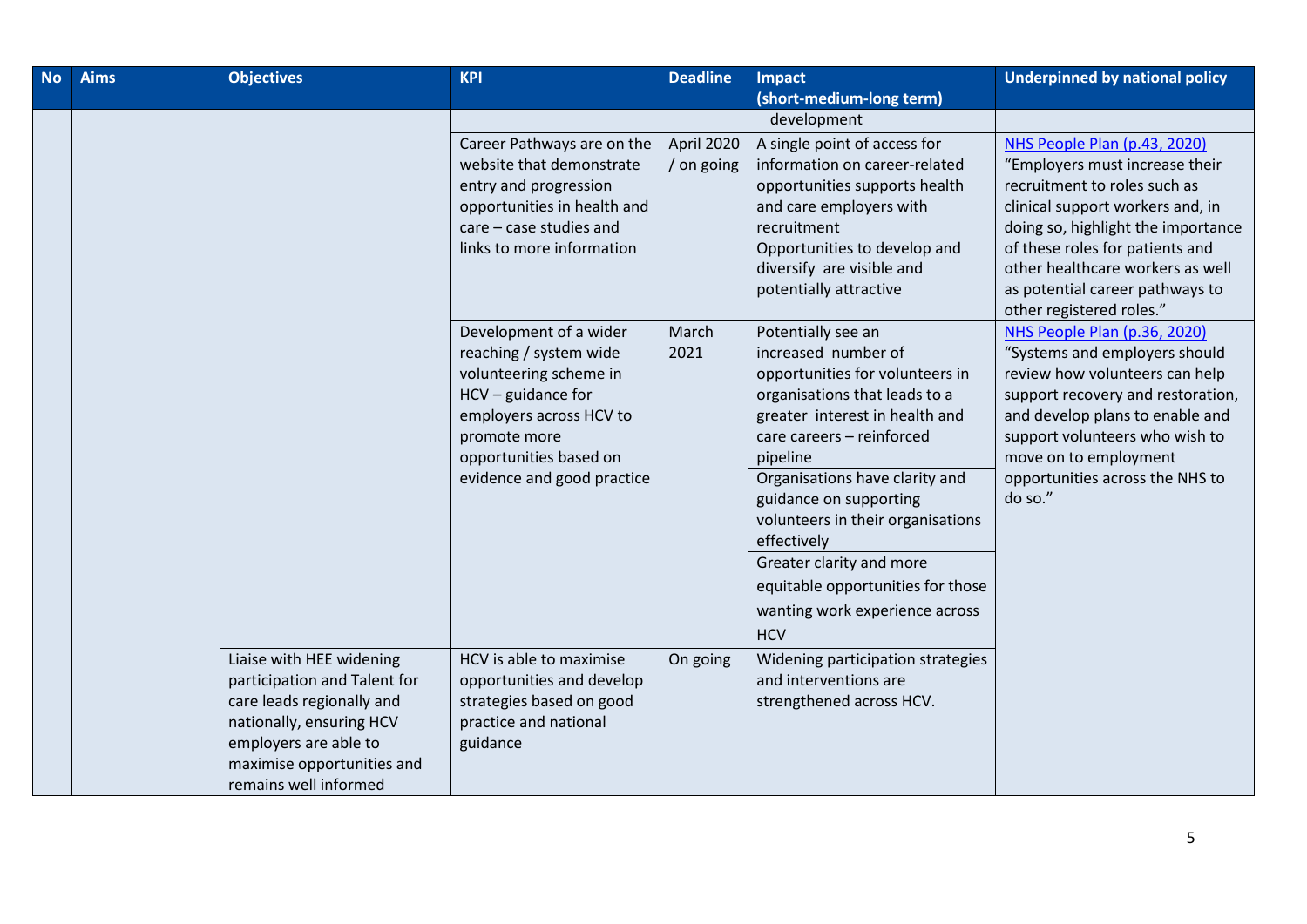| <b>No</b> | <b>Aims</b> | <b>Objectives</b>                                                                                                                                                                         | <b>KPI</b>                                                                                                                                                        | <b>Deadline</b>                                   | <b>Impact</b>                                                                                                                                                                                           | <b>Underpinned by national policy</b>                                                                                                                                                                                                                                            |
|-----------|-------------|-------------------------------------------------------------------------------------------------------------------------------------------------------------------------------------------|-------------------------------------------------------------------------------------------------------------------------------------------------------------------|---------------------------------------------------|---------------------------------------------------------------------------------------------------------------------------------------------------------------------------------------------------------|----------------------------------------------------------------------------------------------------------------------------------------------------------------------------------------------------------------------------------------------------------------------------------|
|           |             |                                                                                                                                                                                           |                                                                                                                                                                   |                                                   | (short-medium-long term)                                                                                                                                                                                |                                                                                                                                                                                                                                                                                  |
|           |             | Provide leadership in work<br>streams to increase placement<br>capacity in HCV across health<br>and care that enable greater<br>access for volunteers, T level<br>students and college in | Enable sufficient<br>placement capacity that<br>supports pipelines into<br>health and care in addition<br>to HEI pre reg students                                 | March<br>2021                                     | Placement capacity and<br>communication across health,<br>care and education is increased<br>leading to a greater number of<br>placements being available<br>within each community/locality.            | NHS People Plan (p.37, 2020)<br>"Employers should fully integrate<br>education and training into their<br>plans to rebuild and restart clinical<br>services, releasing the time of<br>educators and supervisors to                                                               |
|           |             | addition to HEI placements.<br>This will promote the sectors<br>are attractive opportunities<br>and show case the various<br>entry levels available                                       | 'Placement Task and Finish<br>Group' established in at<br>least one locality to tackle<br>barriers and increase<br>capacity as a community                        | August<br>2020                                    | Benefits include:<br>- sufficient placement capacity<br>for college trainees as well as<br><b>HEI students</b><br>opportunities for volunteers<br>seeking<br>and<br>those<br>work<br>experience         | continue growing our workforce;<br>supporting expansion of clinical<br>placement capacity during the<br>remainder of 2020/21; and also<br>providing an increased focus on<br>support for students and trainees,<br>particularly those deployed during<br>the pandemic response." |
|           |             | Strengthen pipelines and<br>recruitment into health and<br>care across HCV and at Place                                                                                                   | Local community / system<br>wide targeted approaches<br>to working with schools<br>and colleges, promoting<br>health and care careers is<br>planned / established | <b>June 2020</b>                                  | School-aged children and anyone<br>considering a career change are<br>given the opportunity to<br>meaningfully engage with health<br>and care, which has the potential<br>to positively influence their | NHS People Plan (p.49, 2020)<br>"Systems should actively work<br>alongside schools, colleges,<br>universities and local communities<br>to attract a more diverse range of<br>people into health and care                                                                         |
|           |             | Maintain a catalogue of<br>good practice examples<br>and case studies that can<br>inspire organisations to<br>share good practice and<br>learn from others<br>Consider hub based          | Dec 2020<br>Dec 2020                                                                                                                                              | future career choices and secure<br>the workforce | careers."                                                                                                                                                                                               |                                                                                                                                                                                                                                                                                  |
|           |             |                                                                                                                                                                                           | recruitment process                                                                                                                                               |                                                   |                                                                                                                                                                                                         |                                                                                                                                                                                                                                                                                  |
|           |             | Enable HCV to optimise use of<br>available apprenticeship levy -<br>as part of delivering the<br>apprentice strategy (appendix<br>1)                                                      | The system-wide process<br>for levy transfer agreed in<br>2019 is implemented<br>thereby creating greater<br>consistency in guidance<br>and support for smaller   | March<br>2021                                     | More apprentices across HCV<br>but particularly within Primary<br>Care, independent and voluntary<br>sector.<br>Benefits include:<br>-potentially raises workforce                                      | NHS People Plan (p.47, 2020)<br>"greater alignment across<br>workforce, operational and<br>financial planning, with a bigger<br>role for systems in understanding<br>the numbers and skills of their                                                                             |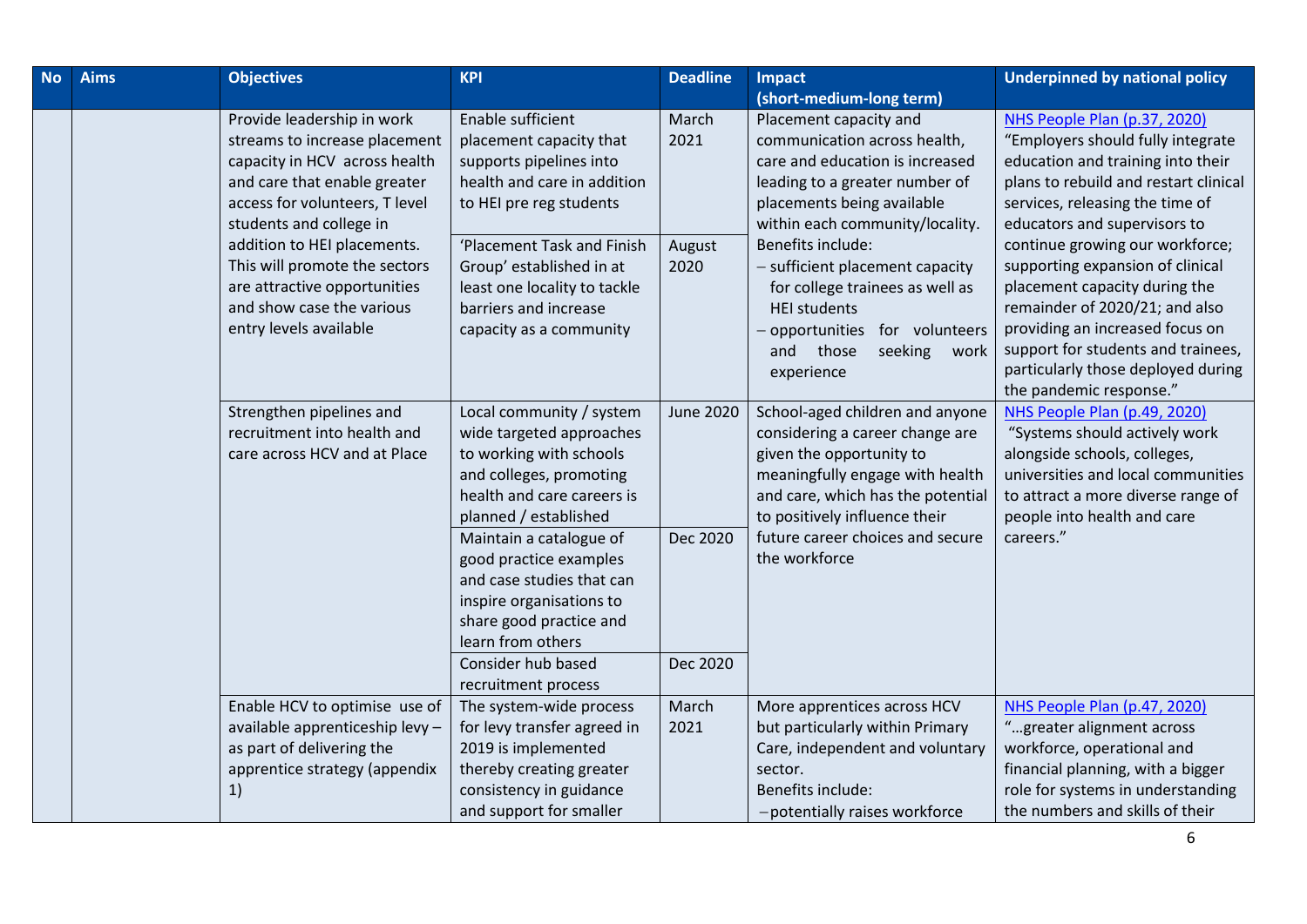| <b>No</b> | <b>Aims</b> | <b>Objectives</b>                                            | <b>KPI</b>                                                                                                                                                                                                                                                                                                                         | <b>Deadline</b>                                 | <b>Impact</b>                                                                                                                                                                                                                                                                                                                                                                                                                                                                                      | <b>Underpinned by national policy</b>                                                                                                                                                                                                                                                                                                                                               |
|-----------|-------------|--------------------------------------------------------------|------------------------------------------------------------------------------------------------------------------------------------------------------------------------------------------------------------------------------------------------------------------------------------------------------------------------------------|-------------------------------------------------|----------------------------------------------------------------------------------------------------------------------------------------------------------------------------------------------------------------------------------------------------------------------------------------------------------------------------------------------------------------------------------------------------------------------------------------------------------------------------------------------------|-------------------------------------------------------------------------------------------------------------------------------------------------------------------------------------------------------------------------------------------------------------------------------------------------------------------------------------------------------------------------------------|
|           |             |                                                              |                                                                                                                                                                                                                                                                                                                                    |                                                 | (short-medium-long term)                                                                                                                                                                                                                                                                                                                                                                                                                                                                           |                                                                                                                                                                                                                                                                                                                                                                                     |
|           |             |                                                              | employers access to<br>apprenticeship<br>opportunities                                                                                                                                                                                                                                                                             |                                                 | competency levels and the<br>quality of care delivered across<br><b>HCV</b><br>-potential to provide mutual<br>benefits for the transferring<br>employer and wider<br>population promoting good<br>news stories and impact of<br>partnerships<br>-raising aspirations of existing<br>workforce supporting<br>recruitment and retention<br>-promotes equity of access to<br>learning opportunities and<br>progression through<br>apprenticeships across<br>communities<br>-strengthens partnerships | workforce, and deploying them<br>effectively to meet service<br>requirements and local health<br>needs."                                                                                                                                                                                                                                                                            |
|           |             | <b>Promote Nursing Associate</b><br>growth across the system | Support larger employers<br>to share levy with smaller<br>employers to support<br>Nursing Associate growth<br>in Primary and Social Care<br>Co-ordination across HCV<br>of Nursing Associate<br>numbers to ensure growth<br>meets workforce need<br>Work with HEE to develop<br>and evaluate a regional NA<br>pilot in social care | March<br>2021<br><b>July 2020</b><br>April 2020 | The number of Nursing<br>Associates in Social and Primary<br>Care is increased<br>Health Care Assistants/Care<br>Assistants in Primary and Social<br>Care have increased career<br>opportunities<br>Strategies are in place to retain<br>and further develop The Nursing<br>Associate workforce in HCV<br>Employers have increased<br>understanding about the Nursing<br>Associate role                                                                                                            | NHS Interim People Plan (p.40,<br>2019)<br>We will continue to develop the<br>new nursing associate role, as part<br>of our expansion of the nursing<br>workforce. Our new nursing<br>associates will be a vital part of<br>the wider health and care team,<br>providing valuable support to<br>registered nurses and enabling<br>them to focus on more complex<br>clinical duties. |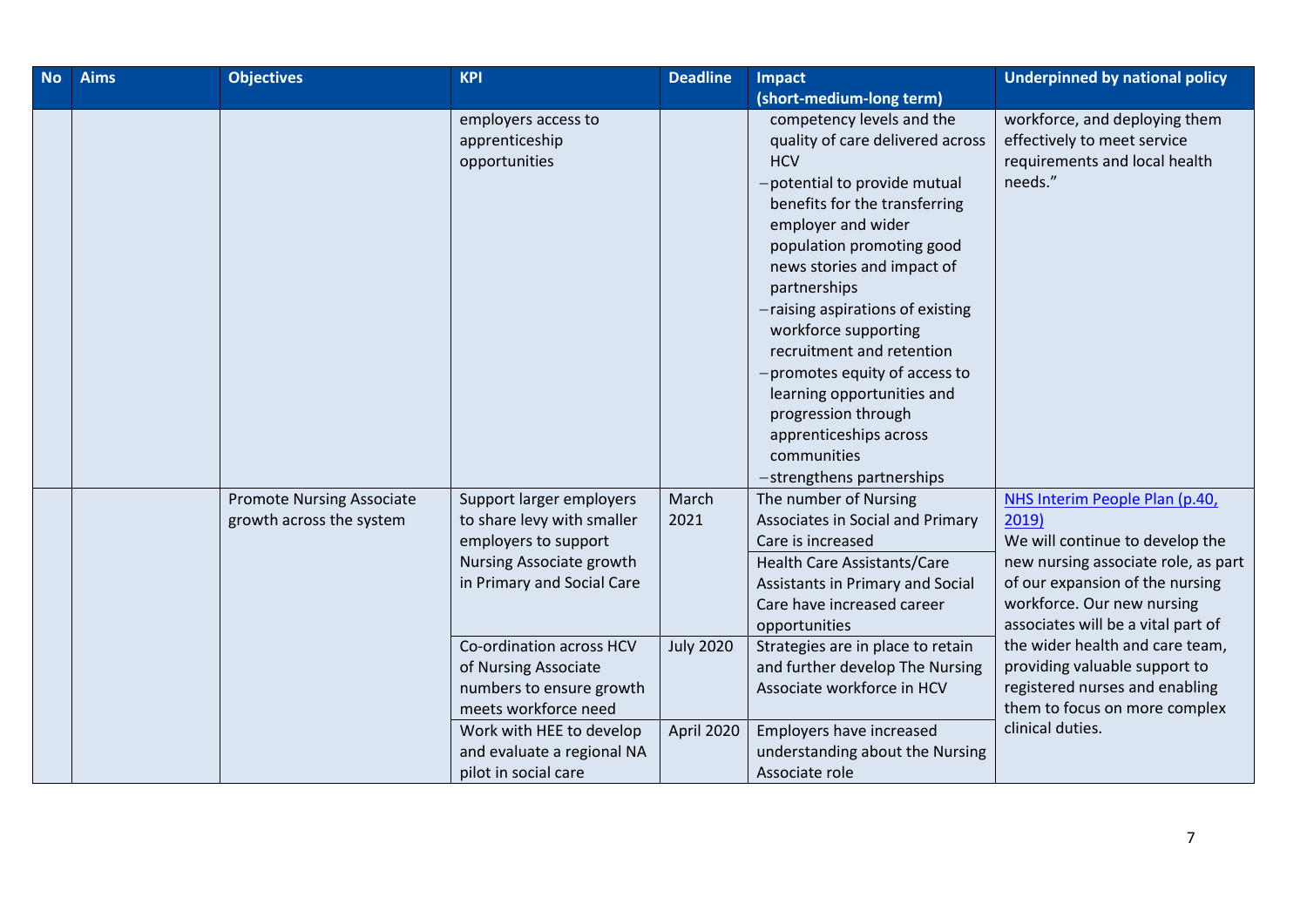| <b>No</b>      | <b>Aims</b>                                                                                                                     | <b>Objectives</b>                                                                                                                                                  | <b>KPI</b>                                                                                                                                                                                                                                                                                                        | <b>Deadline</b> | <b>Impact</b>                                                                                                                                                                                                                  | <b>Underpinned by national policy</b>                                                                                                                                                                                                                                                                                                                                                                                |
|----------------|---------------------------------------------------------------------------------------------------------------------------------|--------------------------------------------------------------------------------------------------------------------------------------------------------------------|-------------------------------------------------------------------------------------------------------------------------------------------------------------------------------------------------------------------------------------------------------------------------------------------------------------------|-----------------|--------------------------------------------------------------------------------------------------------------------------------------------------------------------------------------------------------------------------------|----------------------------------------------------------------------------------------------------------------------------------------------------------------------------------------------------------------------------------------------------------------------------------------------------------------------------------------------------------------------------------------------------------------------|
|                |                                                                                                                                 |                                                                                                                                                                    |                                                                                                                                                                                                                                                                                                                   |                 | (short-medium-long term)                                                                                                                                                                                                       |                                                                                                                                                                                                                                                                                                                                                                                                                      |
|                |                                                                                                                                 |                                                                                                                                                                    | <b>Establish local information</b><br>packs and case studies on<br>Nursing Associates in order<br>to share learning about the<br>role                                                                                                                                                                             | Ongoing         | Local HEIs benefit from achieving<br>sustainable cohort numbers<br>Workforce structures are<br>broadened and patient care<br>enhanced i.e. RNs shown to be<br>able to focus on more complex<br>care with NA support            |                                                                                                                                                                                                                                                                                                                                                                                                                      |
|                |                                                                                                                                 | Work with national, regional<br>and local bodies on<br>development of new roles<br>through apprenticeships to<br>reduce workforce gaps and<br>cost pressures       | Pilot and evaluate a level 2<br>rotational apprenticeship<br>programme that can be<br>further developed to<br>enable integrated services<br>to be delivered in the<br>community, with a view to<br>develop level 3 to enable<br>integrated roles to emerge<br>between health and care<br>where need is identified | March<br>2021   | Prepared workforce for future<br>integrated roles<br>Greater staff awareness of<br>challenges in other services                                                                                                                | NHS People Plan (p.49, 2020)<br>"Systems should make better use<br>of routes into NHS careers<br>(including volunteering,<br>apprenticeships and direct-entry<br>clinical roles) as well as supporting<br>recruitment into non-clinical roles.<br>Systems should also make much<br>greater use of secondments and<br>rotational roles across primary<br>and secondary care to improve<br>integration and retention." |
| $\overline{3}$ | Develop the<br>existing<br>workforce.<br>Support talent<br>management and<br>diversity within<br>the support staff<br>workforce | Focus on:<br>-improving retention and<br>development opportunities<br>-development of skills and<br>system leadership<br>-enabling the development<br>of new roles | Career pathways<br>demonstrate opportunities<br>to develop and diversify                                                                                                                                                                                                                                          | March<br>2021   | Staff are less likely to be lost to<br>other sectors and with support<br>more likely to be retained either<br>within their organisation or at<br>least within the health and care<br>sector<br>Staff feel supported and valued | NHS People Plan (p.43, 2020)<br>"Employers must increase their<br>recruitment to roles such as<br>clinical support workers and, in<br>doing so, highlight the importance<br>of these roles for patients and<br>other healthcare workers as well<br>as potential career pathways to                                                                                                                                   |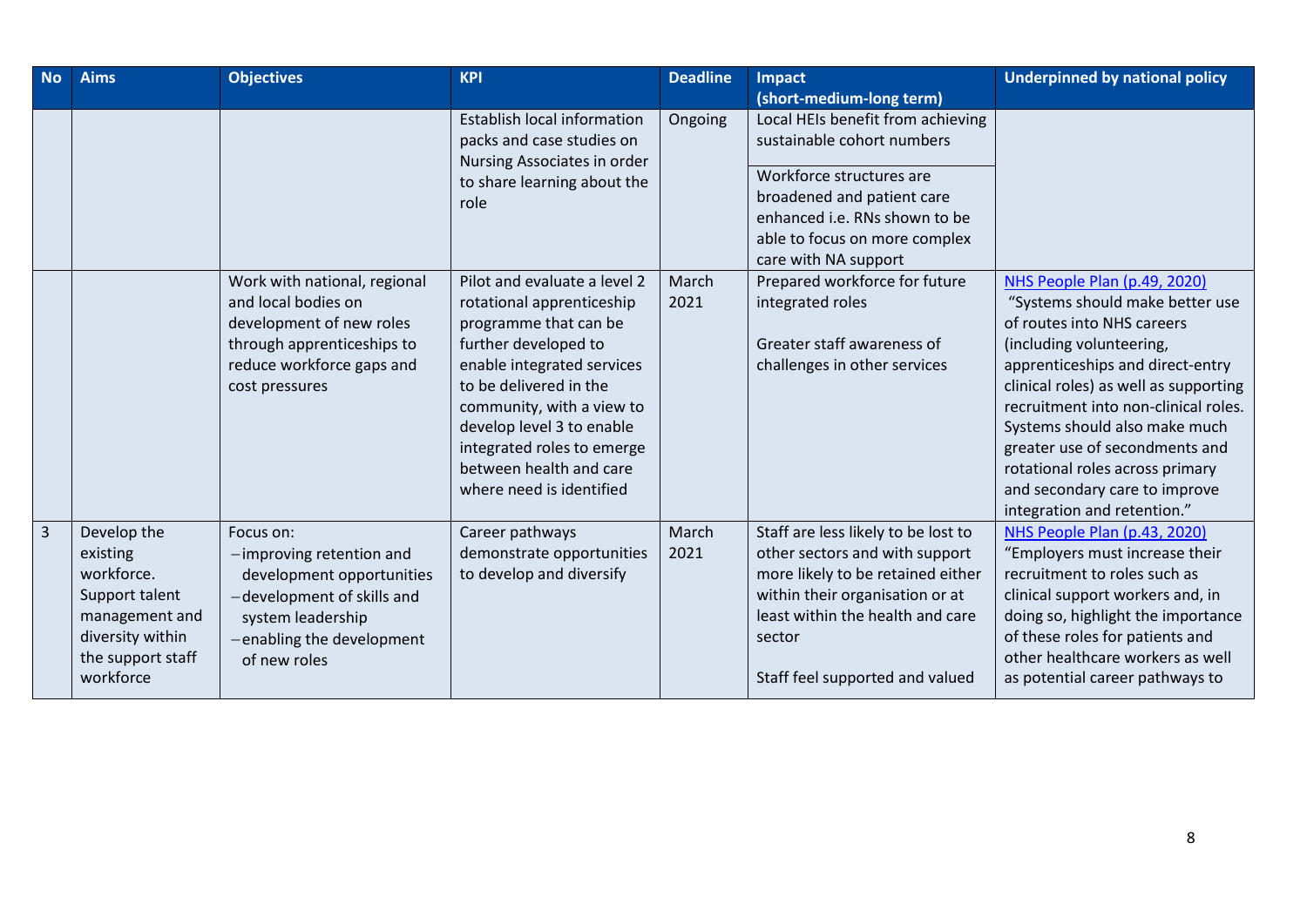| <b>No</b> | <b>Aims</b>                                                                                                                                                                                                                                                                                      | <b>Objectives</b>                                                                            | <b>KPI</b>                                                                                                                                                                                                                                                                                                                                                                                                                                                                                                                | <b>Deadline</b>                 | Impact                                                                                                                                                                                                                                                                                                                                                                                                                                                                                                                                                                                                                                                                                            | <b>Underpinned by national policy</b>                                                                                                                                                                                                                                                                                                                                                                                                                                    |
|-----------|--------------------------------------------------------------------------------------------------------------------------------------------------------------------------------------------------------------------------------------------------------------------------------------------------|----------------------------------------------------------------------------------------------|---------------------------------------------------------------------------------------------------------------------------------------------------------------------------------------------------------------------------------------------------------------------------------------------------------------------------------------------------------------------------------------------------------------------------------------------------------------------------------------------------------------------------|---------------------------------|---------------------------------------------------------------------------------------------------------------------------------------------------------------------------------------------------------------------------------------------------------------------------------------------------------------------------------------------------------------------------------------------------------------------------------------------------------------------------------------------------------------------------------------------------------------------------------------------------------------------------------------------------------------------------------------------------|--------------------------------------------------------------------------------------------------------------------------------------------------------------------------------------------------------------------------------------------------------------------------------------------------------------------------------------------------------------------------------------------------------------------------------------------------------------------------|
|           |                                                                                                                                                                                                                                                                                                  |                                                                                              |                                                                                                                                                                                                                                                                                                                                                                                                                                                                                                                           |                                 | (short-medium-long term)                                                                                                                                                                                                                                                                                                                                                                                                                                                                                                                                                                                                                                                                          |                                                                                                                                                                                                                                                                                                                                                                                                                                                                          |
|           | Reference<br>documents:<br><b>HCV</b> workforce<br>report 2017<br><b>HCV</b> workforce<br>strategy 2018<br>Healthcare<br>workforce in<br>England, Kings<br><b>fund 2018</b><br><b>HCV</b> strategic<br>planning info<br>2019<br>People plan<br>2020<br><b>HCV</b><br>partnership<br>plan 2019-24 | Create networking and<br>development opportunities<br>for those working in specific<br>roles | Locally employers have<br>systems in place to talent<br>manage in collaboration<br>with others within their<br>community, putting in<br>place procedures that<br>enable staff to diversify<br>and reach their full<br>potentially<br>The needs of Registered<br>Managers/aspiring RMs<br>are identified across each<br>local area:<br>- learning and networking<br>events in place<br>programme of seminar<br>events and learning<br>opportunities are<br>available<br>enabling networking and<br>communities of practice | March<br>2021<br>August<br>2020 | Demonstrable options are<br>available for existing staff to<br>progress and/or change career<br>whilst remaining in health and<br>care sector<br>An attractive proposition for<br>those considering health and<br>care as a career option thereby<br>supporting recruitment<br>Registered Managers' report<br>increased support and job<br>satisfaction within their scope of<br>work resulting in:<br>- sufficient capacity to meet<br>care home needs<br>- increased capability of current<br>and future RMs<br>prevention of care home<br>closures, increasing personal<br>choices of service users and<br>reduced pressure on other<br>parts of the H&SC system<br>- sharing of good practice | other registered roles."<br>NHS People Plan (p.47, 2020)<br>"In order to ensure that social care<br>has the support it needs in<br>preparation for winter and future<br>outbreaks, the NHS and social care<br>should continue to work in close<br>partnership at every level. In<br>particular all systems should<br>review their local workforce<br>position with providers and<br>implement arrangements for their<br>areas to increase resilience and<br>capability." |
|           |                                                                                                                                                                                                                                                                                                  | Promote and increase<br>apprenticeship opportunities<br>across HCV that enable               | Apprenticeship guidance<br>pack is available on website<br>Individualised support is                                                                                                                                                                                                                                                                                                                                                                                                                                      | Sept 2020<br>March              | Employers report that they are<br>more informed of the<br>opportunities supporting                                                                                                                                                                                                                                                                                                                                                                                                                                                                                                                                                                                                                | NHS People Plan (p.43, 2020)<br>Employers should offer more<br>apprenticeships, ranging from                                                                                                                                                                                                                                                                                                                                                                             |
|           |                                                                                                                                                                                                                                                                                                  | existing staff to progress and<br>diversify                                                  | available to organisations<br>exploring apprenticeships                                                                                                                                                                                                                                                                                                                                                                                                                                                                   | 2021<br>/ongoing                | apprentices can bring to their<br>organisations and staff<br>development                                                                                                                                                                                                                                                                                                                                                                                                                                                                                                                                                                                                                          | entry-level jobs through to senior<br>clinical, scientific and managerial<br>roles. This is a key route into a                                                                                                                                                                                                                                                                                                                                                           |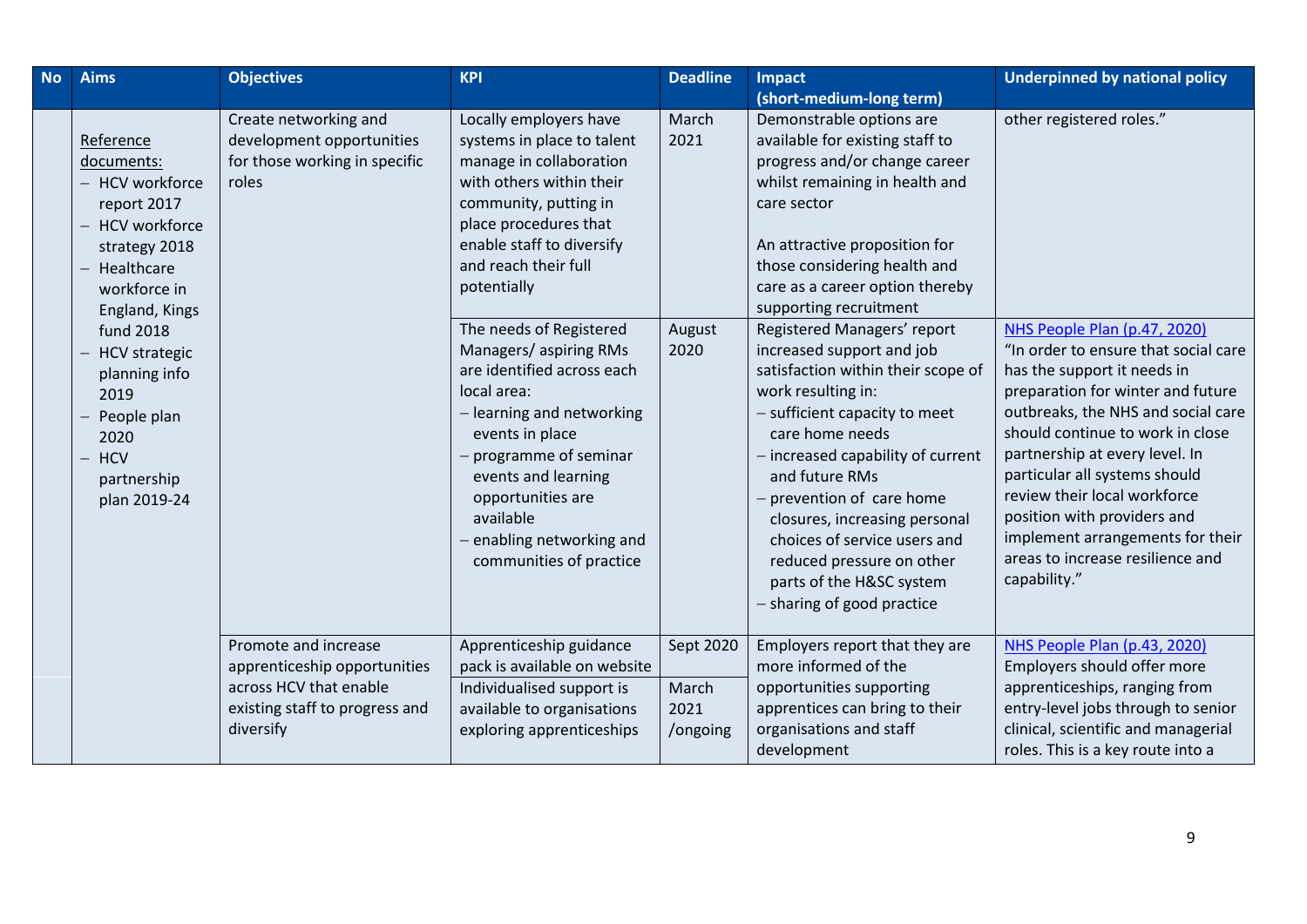| <b>No</b> | <b>Aims</b> | <b>Objectives</b>                                                                                          | <b>KPI</b>                                                                                                                                    | <b>Deadline</b>              | <b>Impact</b>                                                                                                                                                                                                                                                                                                                                                         | <b>Underpinned by national policy</b>                                                                                                                                                                                                                                                                                                                                                                                                                                                                                                                                                                                                                                                                                                                 |
|-----------|-------------|------------------------------------------------------------------------------------------------------------|-----------------------------------------------------------------------------------------------------------------------------------------------|------------------------------|-----------------------------------------------------------------------------------------------------------------------------------------------------------------------------------------------------------------------------------------------------------------------------------------------------------------------------------------------------------------------|-------------------------------------------------------------------------------------------------------------------------------------------------------------------------------------------------------------------------------------------------------------------------------------------------------------------------------------------------------------------------------------------------------------------------------------------------------------------------------------------------------------------------------------------------------------------------------------------------------------------------------------------------------------------------------------------------------------------------------------------------------|
|           |             |                                                                                                            |                                                                                                                                               |                              | (short-medium-long term)                                                                                                                                                                                                                                                                                                                                              |                                                                                                                                                                                                                                                                                                                                                                                                                                                                                                                                                                                                                                                                                                                                                       |
|           |             |                                                                                                            | HCV data is accessible to<br>inform decisions and<br>monitor progress and<br>activity                                                         | April 2020                   | Increased number of apprentices<br>across HCV means the<br>apprentice levy is optimised<br>presenting a positive impact on<br>retention, workforce<br>transformation and quality of<br>care delivery through a<br>competent and diverse<br>workforce<br>Staff and employers have access<br>to information depicting the<br>various opportunities available<br>to them | variety of careers in the NHS,<br>giving individuals the opportunity<br>to earn and gain work experience<br>while achieving nationally-<br>recognised qualifications.<br>NHS People Plan (p.33/p.37 2020)<br>"There should be continued focus<br>on upskilling - developing skills<br>and expanding capabilities - to<br>create more flexibility, boost<br>morale and support career<br>progression. Systems should keep<br>the need for local retraining and<br>upskilling under review, working in<br>partnership with local higher<br>education institutions."<br>"During 2020/21, employers must<br>make sure our people have access<br>to continuing professional<br>development, supportive<br>supervision and protected time for<br>training." |
|           |             | <b>Ensure General Practices</b><br>across HCV are digitally ready<br>to maximise learning<br>opportunities | 45% of General Practices<br>that would like to utilise<br>the levy are digitally ready<br>by 01/12/20.<br>80% digitally ready by<br>31/03/21. | Dec 2020<br>31 March<br>2021 | General Practices are able to<br>receive levy transfers and form<br>part of the larger database of<br>apprentice activity<br>General Practices increase the<br>number of apprentices they<br>recruit.<br>General Practices increase the                                                                                                                               | NHS People Plan (p.43, 2020)<br>Employers should offer more<br>apprenticeships, ranging from<br>entry-level jobs through to senior<br>clinical, scientific and managerial<br>roles. This is a key route into a<br>variety of careers in the NHS,<br>giving individuals the opportunity<br>to earn and gain work experience                                                                                                                                                                                                                                                                                                                                                                                                                            |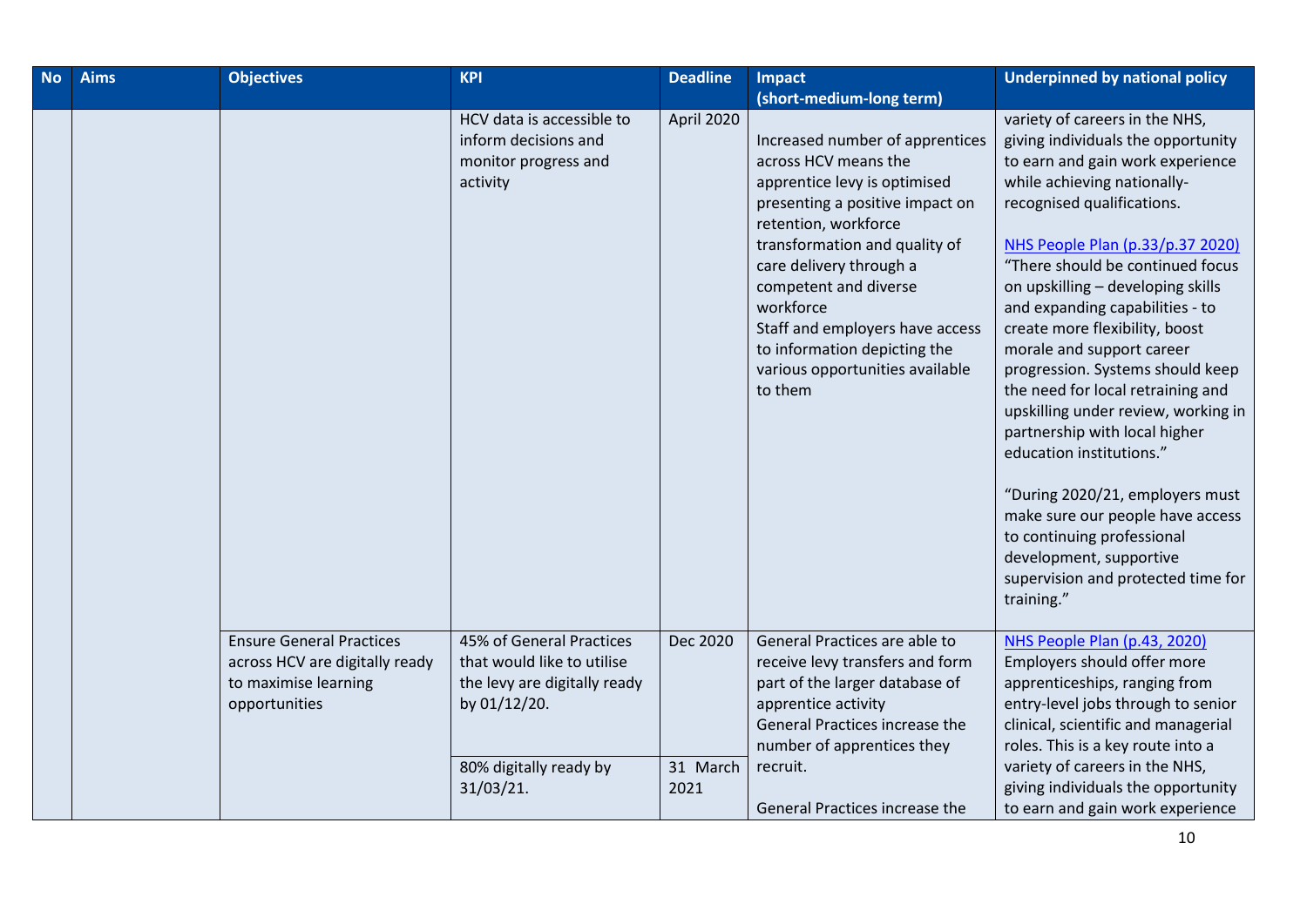| <b>No</b> | <b>Aims</b> | <b>Objectives</b>                                          | <b>KPI</b>                                                                                                                                                                                                    | <b>Deadline</b>  | <b>Impact</b>                                                                                                                                                                                                                                                                                                          | <b>Underpinned by national policy</b>                                                                                                                                                                                                                                                                                                                                                                                                                |
|-----------|-------------|------------------------------------------------------------|---------------------------------------------------------------------------------------------------------------------------------------------------------------------------------------------------------------|------------------|------------------------------------------------------------------------------------------------------------------------------------------------------------------------------------------------------------------------------------------------------------------------------------------------------------------------|------------------------------------------------------------------------------------------------------------------------------------------------------------------------------------------------------------------------------------------------------------------------------------------------------------------------------------------------------------------------------------------------------------------------------------------------------|
|           |             |                                                            |                                                                                                                                                                                                               |                  | (short-medium-long term)                                                                                                                                                                                                                                                                                               |                                                                                                                                                                                                                                                                                                                                                                                                                                                      |
|           |             |                                                            | Training needs analysis and<br>workforce development<br>planning for GPs wishing to<br>use apprentices to develop<br>and enhance the<br>workforce.<br>Lead levy transfer process<br>to fund apprenticeship    | 31 March<br>2021 | number of their current<br>workforce undertaking<br>apprenticeships for the purpose<br>of up skilling and developing<br>new roles<br>Information enables the system<br>as a whole to determine the<br>focus of activity across HCV and<br>/or locally<br>Strategic decisions can be made<br>using accurate information | while achieving nationally-<br>recognised qualifications.<br>NHS People Plan (p.43, 2020)<br>Employers should offer more<br>apprenticeships, ranging from<br>entry-level jobs through to senior<br>clinical, scientific and managerial<br>roles. This is a key route into a<br>variety of careers in the NHS,<br>giving individuals the opportunity<br>to earn and gain work experience<br>while achieving nationally-<br>recognised qualifications. |
|           |             | Create central database for<br>HCV apprenticeship activity | cost.<br>Progress against objectives<br>can be monitored.<br>Evidence of apprentice<br>activity across HCV is<br>available<br>Examples of levy transfer<br>can be demonstrated and<br>shared as good practice | Sept 2020        | Strategic decisions can be made<br>using accurate information                                                                                                                                                                                                                                                          | NHS People Plan (p.33/p.37 2020)<br>"There should be continued focus<br>on upskilling - developing skills<br>and expanding capabilities - to<br>create more flexibility, boost<br>morale and support career<br>progression. Systems should keep<br>the need for local retraining and<br>upskilling under review, working in<br>partnership with local higher<br>education institutions."                                                             |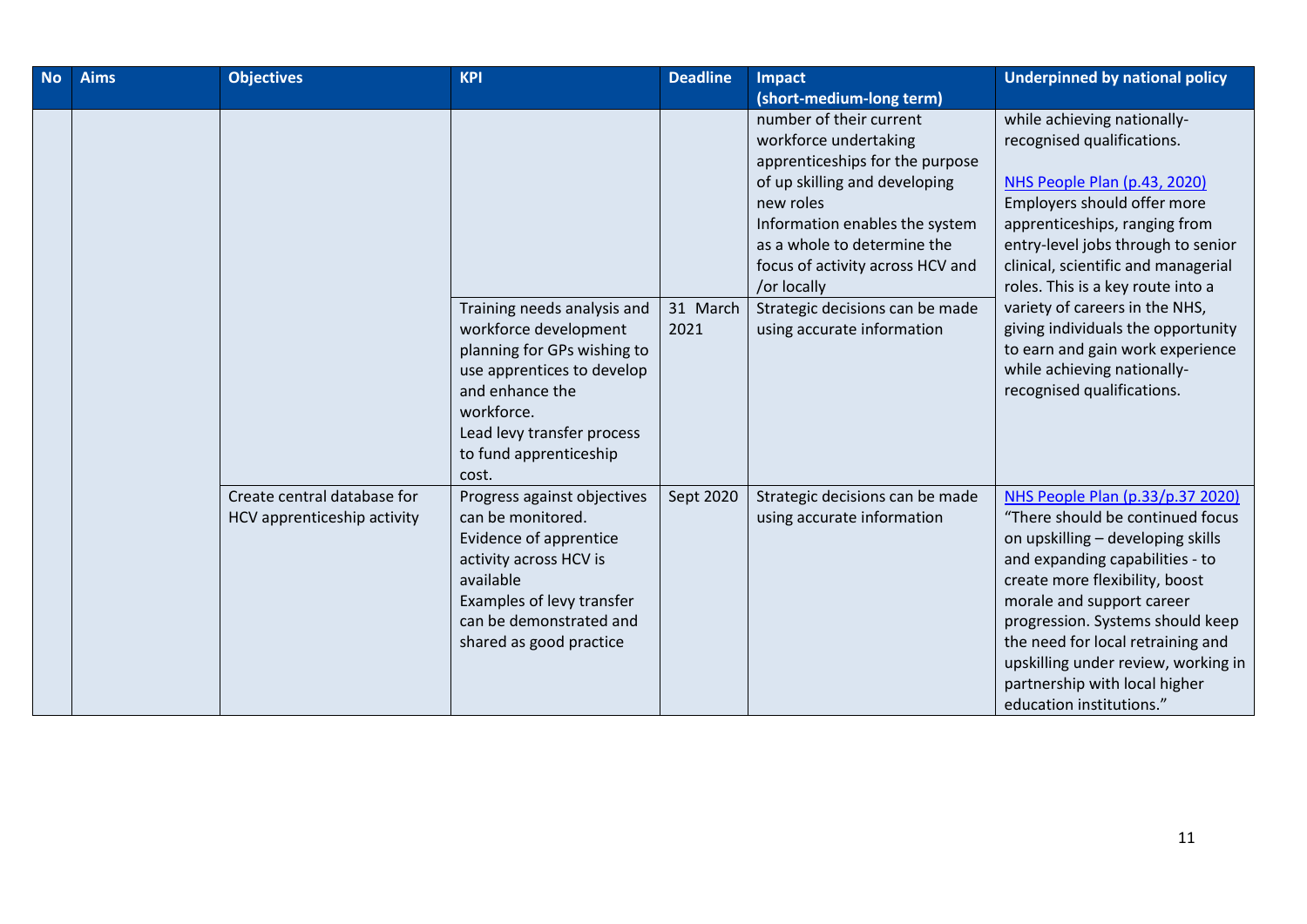| <b>No</b> | <b>Aims</b> | <b>Objectives</b>                                                                                                                                                       | <b>KPI</b>                                                                                                                                                                                                                                                                                                                                                                                                | <b>Deadline</b>                        | <b>Impact</b><br>(short-medium-long term)                                                                                                                                                                                                                                                                                                                                                                                                                                                       | <b>Underpinned by national policy</b>                                                                                                                                                                                                                                                                                                                                                                     |
|-----------|-------------|-------------------------------------------------------------------------------------------------------------------------------------------------------------------------|-----------------------------------------------------------------------------------------------------------------------------------------------------------------------------------------------------------------------------------------------------------------------------------------------------------------------------------------------------------------------------------------------------------|----------------------------------------|-------------------------------------------------------------------------------------------------------------------------------------------------------------------------------------------------------------------------------------------------------------------------------------------------------------------------------------------------------------------------------------------------------------------------------------------------------------------------------------------------|-----------------------------------------------------------------------------------------------------------------------------------------------------------------------------------------------------------------------------------------------------------------------------------------------------------------------------------------------------------------------------------------------------------|
|           |             | Increase learning<br>opportunities for hard to<br>reach groups i.e. care staff and<br>those working in General<br>Practice through the hospice<br>led initiative - ECHO | Communities of practice<br>developed. ECHO<br>compliments the local<br>learning package available<br>for Carers working in care<br>homes                                                                                                                                                                                                                                                                  | Ongoing                                | - resources and expertise are<br>shared to benefit the<br>community<br>- the system is working together<br>to create learning resources<br>that see a more capable and<br>responsive care home team<br>potentially reducing the need<br>for referral to other services<br>- care home staff feel more<br>valued, less isolated and more<br>engaged with the wider system<br>- care home staff feel more<br>confident and competent to<br>care for residents in their<br>home                    | NHS People Plan (p.34 2020)<br>There should be continued focus<br>on upskilling - developing skills<br>and expanding capabilities - to<br>create more flexibility, boost<br>morale and support career<br>progression.<br>"During 2020/21, employers must<br>make sure our people have access<br>to continuing professional<br>development, supportive<br>supervision and protected time for<br>training." |
|           |             | Enable greater access to high<br>quality education and training<br>for the health and care<br>support staff workforce across<br><b>HCV</b>                              | Consortium website up to<br>date and gives links to<br>apprenticeship guidance,<br>funding, training and<br>development opportunities<br>for employers and staff<br>Regular newsletters<br>The skills platform shows<br>opportunities for learning<br>and development.<br>Timetable of learning<br>opportunities with booking<br>systems available, specific<br>to identified learning needs<br>of carers | April 2020<br>April 2020<br>April 2020 | Reduction in staff and employer<br>time searching for learning<br>opportunities because this is<br>done for them<br>Employers report ease of access<br>to information due to<br>consortium website and<br>availability of links to relevant<br>information creating ease of<br>access<br>Increased small 'sound bites' for<br>health and social care colleagues<br>to access learning at various<br>levels - inspiring a learning<br>culture and motivating staff to<br>continue their learning | NHS People Plan (p.34 2020)<br>There should be continued focus<br>on upskilling - developing skills<br>and expanding capabilities - to<br>create more flexibility, boost<br>morale and support career<br>progression.                                                                                                                                                                                     |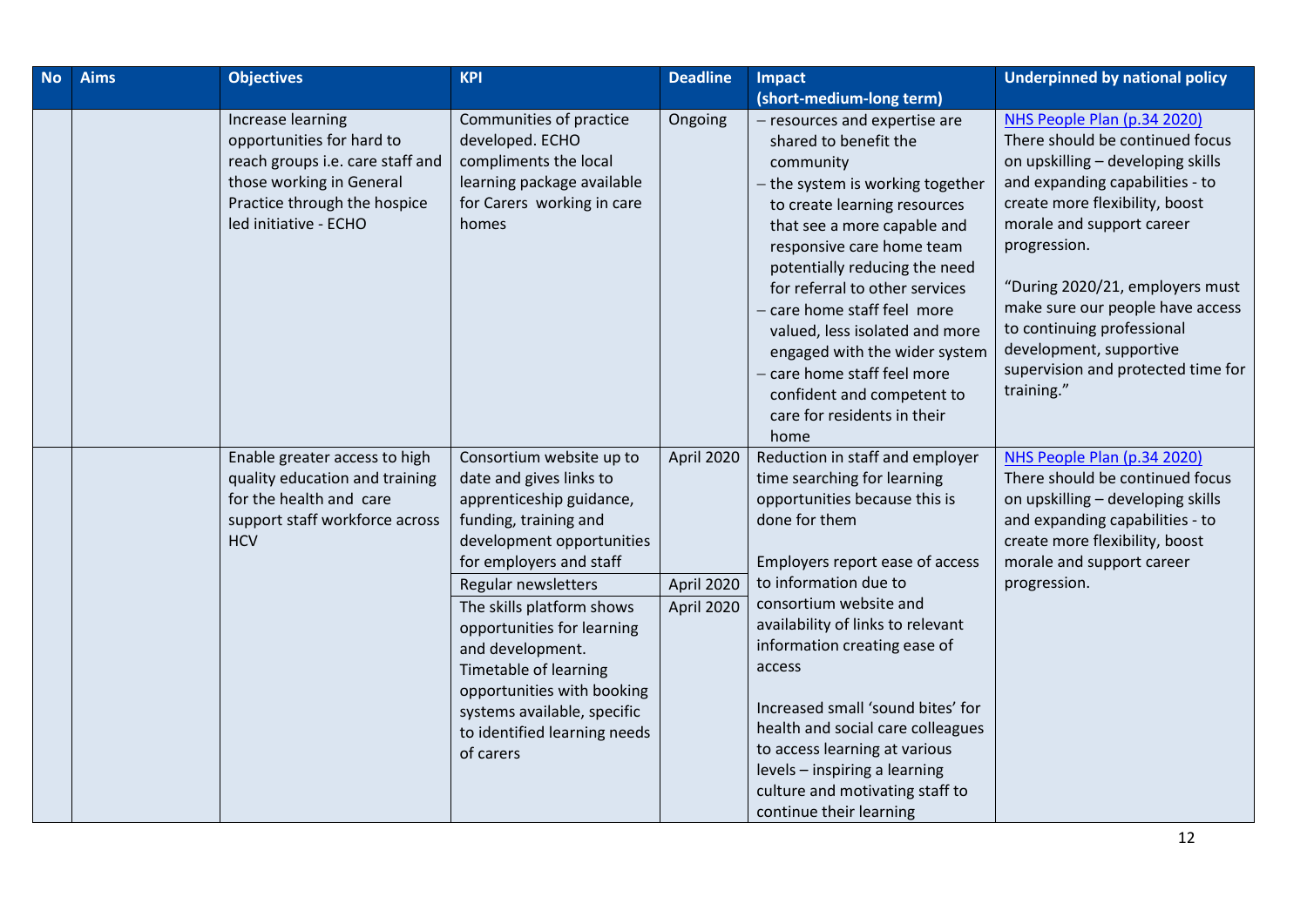| <b>No</b>      | <b>Aims</b>                                                                                                                                          | <b>Objectives</b>                                                                                                                                                                                                                               | <b>KPI</b>                                                                                                                                                                                             | <b>Deadline</b> | <b>Impact</b>                                                                                                                                                                                                                                                                                | <b>Underpinned by national policy</b>                                                                                                                                                                                                                                                                                                                                                                                                                                                                                                                                                                                                                                                                          |
|----------------|------------------------------------------------------------------------------------------------------------------------------------------------------|-------------------------------------------------------------------------------------------------------------------------------------------------------------------------------------------------------------------------------------------------|--------------------------------------------------------------------------------------------------------------------------------------------------------------------------------------------------------|-----------------|----------------------------------------------------------------------------------------------------------------------------------------------------------------------------------------------------------------------------------------------------------------------------------------------|----------------------------------------------------------------------------------------------------------------------------------------------------------------------------------------------------------------------------------------------------------------------------------------------------------------------------------------------------------------------------------------------------------------------------------------------------------------------------------------------------------------------------------------------------------------------------------------------------------------------------------------------------------------------------------------------------------------|
|                |                                                                                                                                                      |                                                                                                                                                                                                                                                 |                                                                                                                                                                                                        |                 | (short-medium-long term)                                                                                                                                                                                                                                                                     |                                                                                                                                                                                                                                                                                                                                                                                                                                                                                                                                                                                                                                                                                                                |
| $\overline{4}$ | Develop the<br>workplace - by<br>focussing on<br>employment<br>practice, wellbeing<br>of the workforce<br>and looking at<br>new employment<br>models | Strengthen resilience of staff<br>in areas of identified need                                                                                                                                                                                   | Discussions and<br>exploration of shared<br>interventions at local level                                                                                                                               | March<br>2021   | Staff health and wellbeing is<br>improved at Place level, having a<br>positive impact on recruitment,<br>retention, job satisfaction and/or<br>productivity across the<br>community of health and care<br>providers, thereby<br>demonstrating improvements<br>across Humber, Coast and Vale. | NHS People Plan (p.14, 2020)<br>" leaders, teams and employers<br>must keep offering people support<br>to stay well at work, and keep<br>offering it consistently, across<br>teams, organisations and sectors."<br>"To realise urgent change, we<br>must work systematically and give<br>these issues the same emphasis as<br>we would any other patient<br>safety-related concern. We must<br>act with integrity, intelligence,<br>empathy, openness and in the<br>spirit of learning." (NHS People<br>Plan 2020, p.24)<br>Staff Health and Wellbeing is a<br>large focus of the new People Plan<br>(2020) "Employers should ensure<br>that all their people have access to<br>psychological support" (p.18). |
|                | Reference<br>documents:<br>-HCV workforce<br>report 2017<br>-People plan, 2020<br>-HCV partnership<br>plan 2019-24                                   | Supporting inclusivity and<br>diversity in the workforce as a<br>system by promoting good<br>practice in the development of<br>support mechanisms for<br>BAME, staff with disabilities<br>and long-term health<br>conditions at a system level. | An asset-based approach is<br>considered as to how we<br>can utilise existing assets to<br>enhance the health and<br>wellbeing of health and<br>care staff across a<br>community                       | March<br>2020   | Sharing of resource and<br>speciality to improve health and<br>wellbeing of health and care<br>staff, reducing sickness,<br>improving wellbeing and value<br>placed on roles, thereby<br>improving retention and job<br>satisfaction                                                         |                                                                                                                                                                                                                                                                                                                                                                                                                                                                                                                                                                                                                                                                                                                |
|                |                                                                                                                                                      | Greater focus on staff<br>wellbeing                                                                                                                                                                                                             | Service providers such as<br>MH organisations that<br>stepped forward to provide<br>support for staff during<br>COVID19 could be<br>commissioned to continue<br>providing services at<br>system level? | March<br>2021   | Stronger local offers through<br>consideration to widening staff<br>wellbeing schemes available in<br>larger organisations to benefit<br>smaller organisations creating<br>community wellbeing schemes                                                                                       |                                                                                                                                                                                                                                                                                                                                                                                                                                                                                                                                                                                                                                                                                                                |

### **8. Summary of Key Outcomes**

**First 6 months**

Three local plans are in place (Hull/ERY, York/Scar, NL/NEL) linked to this delivery plan to address workforce challenges and demonstrate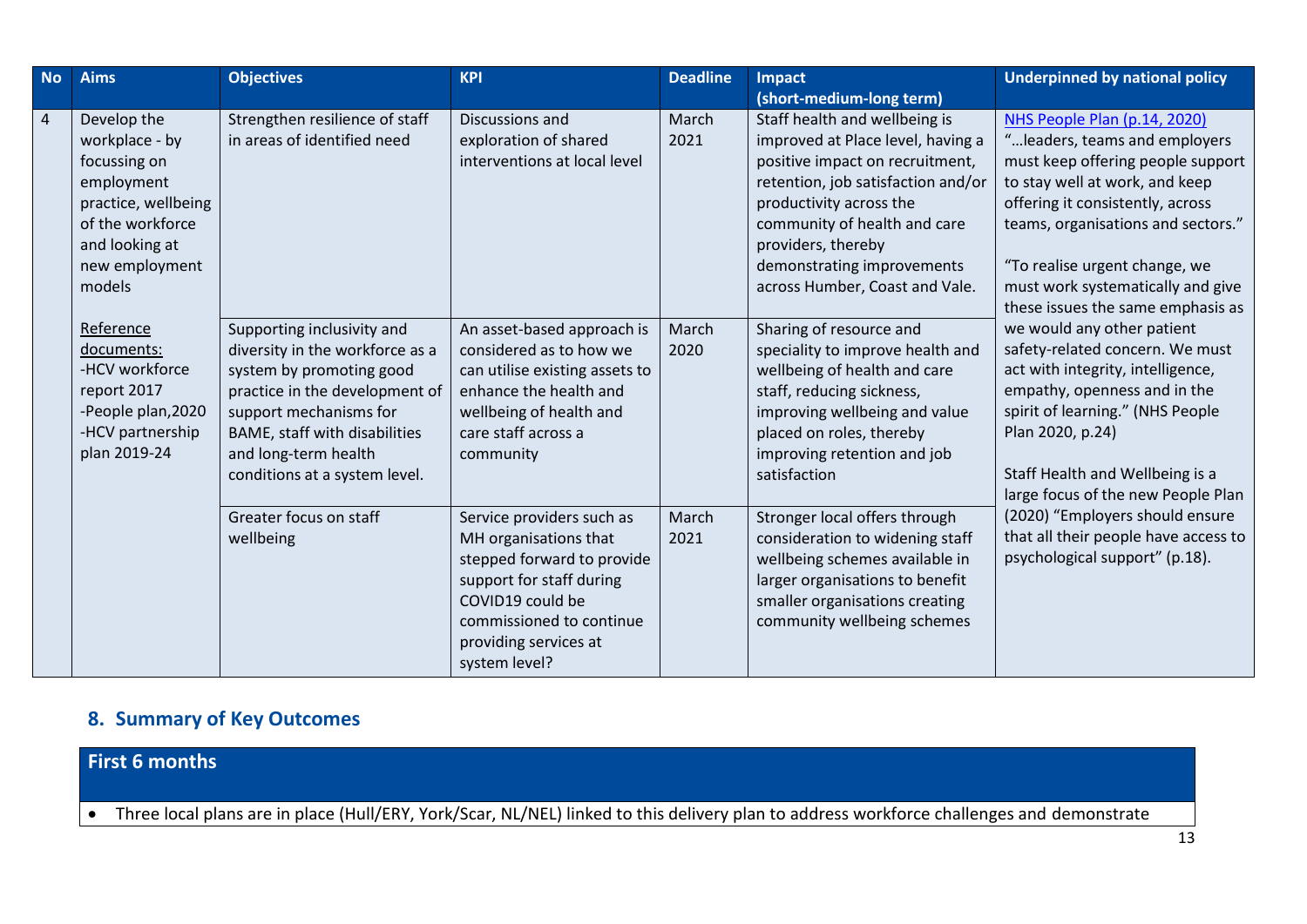progress through action tracker

- Local Health, Care and Education representatives are identified to lead on specific objectives
- Multi-provider projects are established that promote integrated 'whole system' approaches to workforce solutions
- Events are planned and/or delivered and evaluated to understand impact various webinars
- Each local area has benchmarked against the HCV AIEM framework and has plans to strengthen the work with schools and colleges
- Career Pathway is in place and on the website, that can be targeted to specific workforce gaps
- 'Placement Task and Finish Group' established in at least one locality to tackle barriers and increase capacity
- Learning and networking events in place for Registered Managers/aspiring RM's
- Examples of where larger employers have shared levy with smaller employers available and being further extended
- HCV leadership and system wide oversight and coordination of Nursing Associate growth in place
- Pilot to create Nursing Associate growth in Social Care has commenced
- Local information packs and case studies on Nursing Associates established and available on website
- Review of website complete with regular updates and newsletters available
- Information that enables colleagues to network, engage, share good practice and collaborate with Consortium deliverables on website
- Available learning opportunities are up to date and found on the skills Platform
- ECHO Timetable of learning opportunities with booking systems available, specific to identified learning needs of carers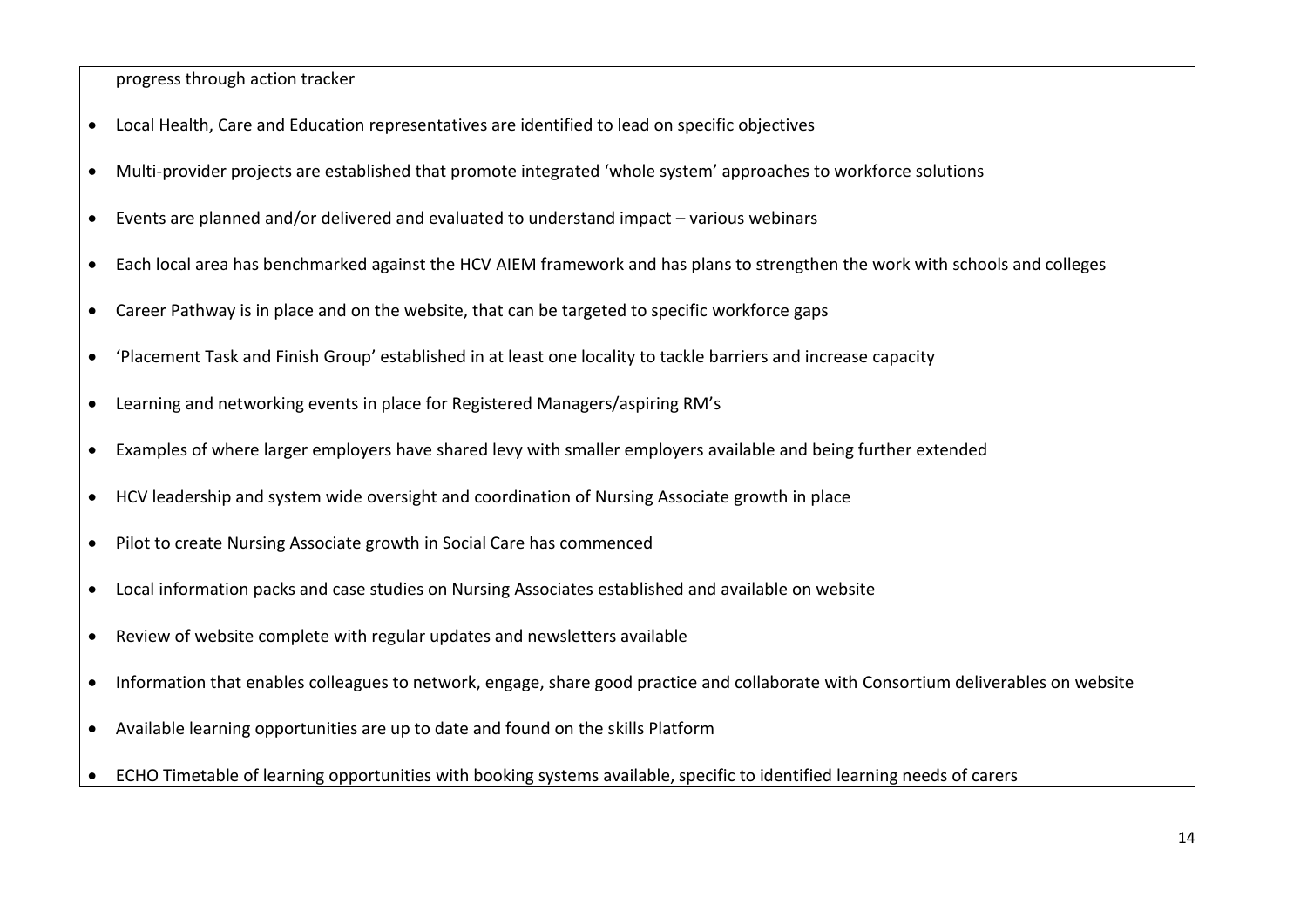#### **In a Year**

- Local community/system wide approaches to working with schools and education providers, promoting health and care careers are in place
- A system-wide process for levy transfer is implemented with evidence of where activity has benefited smaller employers with greater apprenticeship opportunities
- ECHO compliments the local learning package available for Carers working in care homes
- Level 2 rotational apprenticeship programme pilot is evaluated, that can be further developed to enable integrated services to be delivered in the community, with a view to develop level 3 to enable integrated roles to emerge between health and care where need is identified. Best Practice guidance - Lessons Learned around Rotational Apprenticeships is available
- A HCV Health and Care Ambassador network in place, working in conjunction with our partners locally and national ambassador schemes such as Skills for Care I Care Ambassadors and Inspiring The Future Health Ambassadors
- HCV guidance to supporting volunteers in the workplace is available
- Growth of apprenticeships in General Practice and the care sector across HCV is demonstrated
- 45% General Practices that would like to participate in apprenticeships are digitally ready
- 80% of General Practices who would like to participate across HCV are Digitally-ready
- The consortium is shown to be responsive and flex to workforce needs as they arise ie, new role development and strategies to support existing staff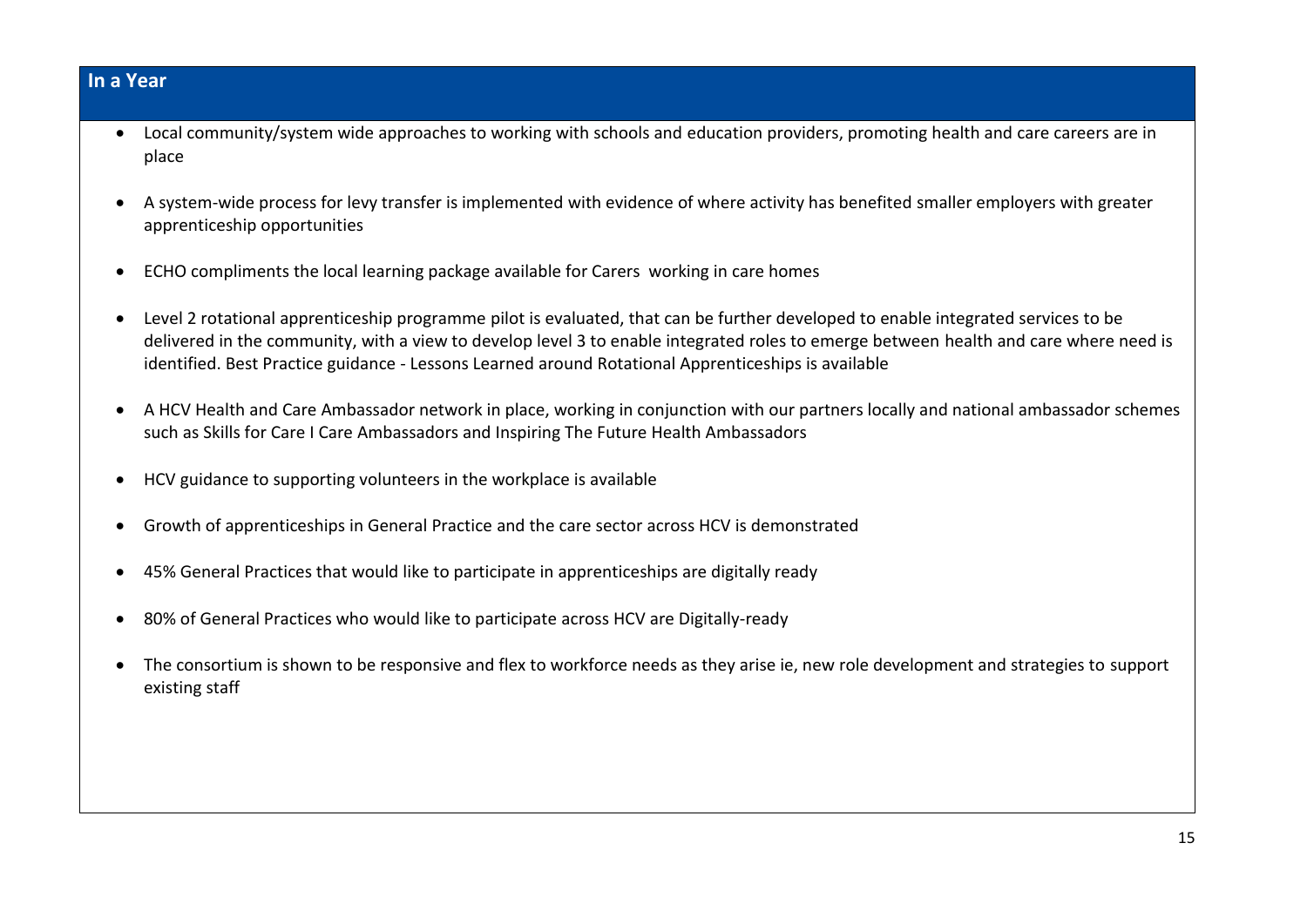## **9. Communication and Engagement**

| <b>Stakeholder</b>      | <b>Membership</b>                            | <b>Purpose and link to Excellence Centre/Consortium</b>             |                 |
|-------------------------|----------------------------------------------|---------------------------------------------------------------------|-----------------|
| <b>Group</b>            |                                              |                                                                     | meetings        |
| Partnership             | Representation - Health, Care,               | System leadership, ratification, final decision making and overall  | Bimonthly       |
| <b>Workforce Board</b>  | Education, Voluntary and                     | responsibility of Excellence Centre / Consortium delivery plan      |                 |
|                         | Independent sector                           |                                                                     |                 |
| Consortium              | Membership created from PWB and              | To create system wide partnerships through the establishment of     | Quarterly       |
| <b>Delivery Group</b>   | consortium organisations                     | an action based workforce forum. Identify specific workforce        |                 |
|                         |                                              | deliverables based on the HCV Workforce Strategy, local plans -     |                 |
|                         |                                              | lead and monitor progress against deliverables.                     |                 |
|                         |                                              | Develop and implement the delivery plan, support project plans      |                 |
|                         |                                              | to deliver solutions for workforce challenges signalled from within |                 |
|                         |                                              | the PWB, through wider multi agency stakeholder engagement.         |                 |
| <b>Place Based</b>      | Members from HCV Delivery group              | Enable wider active involvement and ownership from                  | Bimonthly       |
| <b>Workforce Groups</b> | and local place level organisations -        | organisational leads and experts through involvement in the         |                 |
|                         | Health, Care, Education, Voluntary           | development and creation of plans. Scaling up good practice and     |                 |
|                         | and Independent sector                       | create solutions where place based approaches would add value       |                 |
|                         |                                              | to patient outcomes and form part of workforce solutions.           |                 |
| <b>Task and Finish</b>  | Experts and interested parties from          | To enable experts from across HCV to work collaboratively to        | Task and        |
| <b>Groups</b>           | stakeholder groups                           | develop, deliver and evaluate projects for implementation at        | finish groups - |
|                         |                                              | place level and/or across the HCV system                            | as appropriate  |
| Events / Webinars       | Colleagues invited from consortium           | Open forums to develop shared understanding of challenges and       | Regularly       |
|                         | and partner organisations across HCV         | solutions, create learning opportunities and networking with        | throughout      |
|                         |                                              | colleagues from across and outside of HCV                           | the year        |
| <b>Regular/General</b>  | Open communication to all                    | Accessible information through a central repository of              | Continual/      |
| Communication-          | stakeholders, working particularly in        | information - Excellence Centre/Consortium hub for HCV              | On going        |
| locally/nationally/     | partnership with:                            |                                                                     |                 |
| regionally              | <b>Health Education England</b><br>$\bullet$ | Linked to the ICS comms lead and information flows                  |                 |
|                         | NHS England/Improvement<br>$\bullet$         |                                                                     |                 |
|                         | <b>Skills for Care</b>                       | Networking and linking to other emerging integrated care            |                 |
|                         |                                              | systems                                                             |                 |